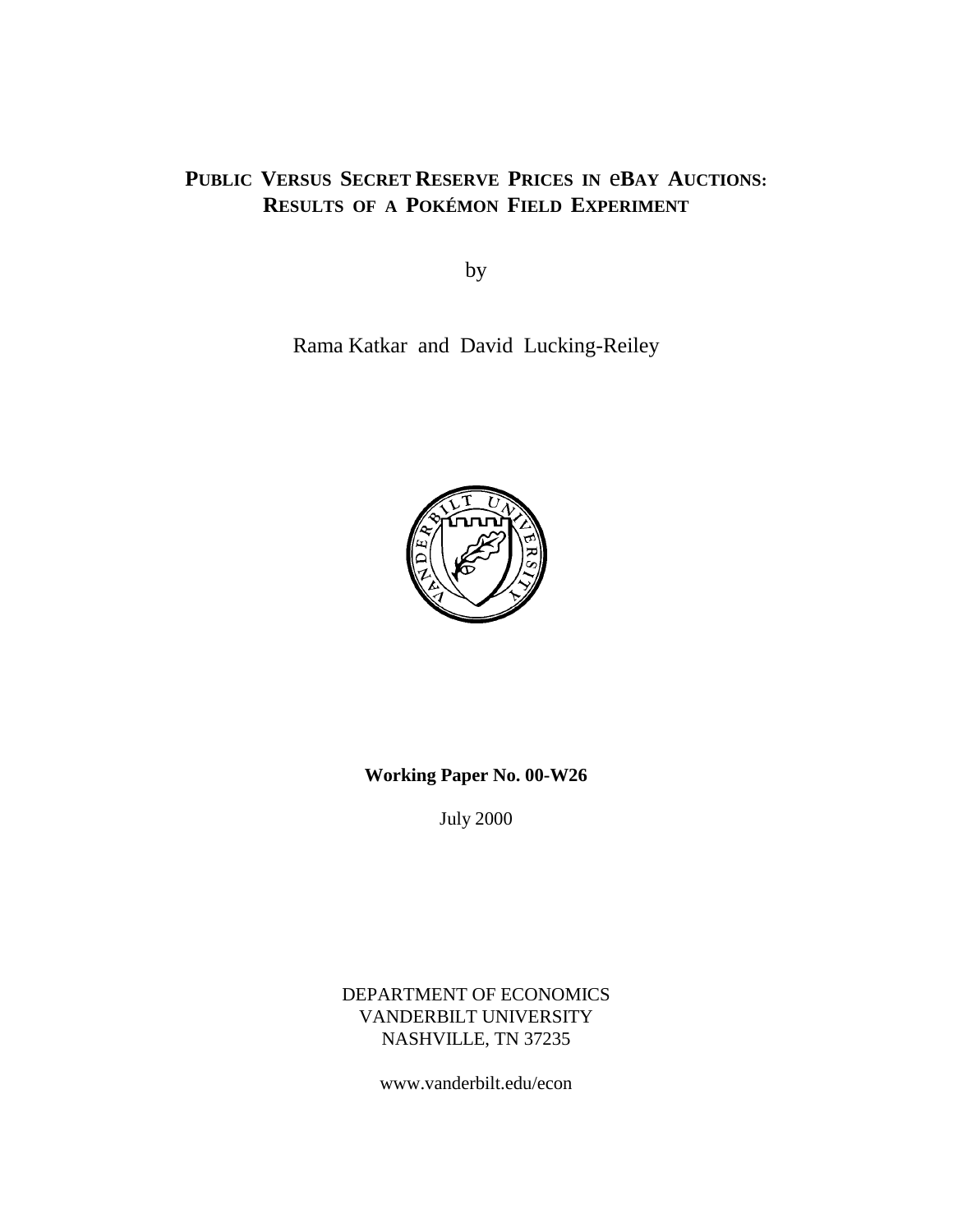## **Public Versus Secret Reserve Prices in eBay Auctions:**

## **Results of a Pokémon Field Experiment**

Rama Katkar and David Lucking-Reiley<sup>1</sup>

July 19, 2000

#### **Abstract**

Sellers in eBay auctions have the opportunity to choose both a public minimum bid amount and a secret reserve price. We ask, empirically, whether the seller is made better or worse off by setting a secret reserve above a low minimum bid, versus the option of making the reserve public by using it as the minimum bid level. In a field experiment, we auction 50 matched pairs of Pokémon cards on eBay, half with secret reserves and half with equivalently high public minimum bids. We find that secret reserve prices make us worse off as sellers, by reducing the probability of the auction resulting in a sale, deterring serious bidders from entering the auction, and lowering the expected transaction price of the auction.

<sup>&</sup>lt;sup>1</sup> Katkar: Northwestern University, email r-katkar@nwu.edu. Lucking-Reiley: Vanderbilt University, email reiley@vanderbilt.edu. An earlier version of this paper was Katkar's senior honors thesis in Mathematical Methods in the Social Sciences; we are grateful for the financial support of an Undergraduate Research Grant from the Weinberg College of Arts and Sciences at Northwestern University, enabling us to purchase the cards auctioned in this experiment.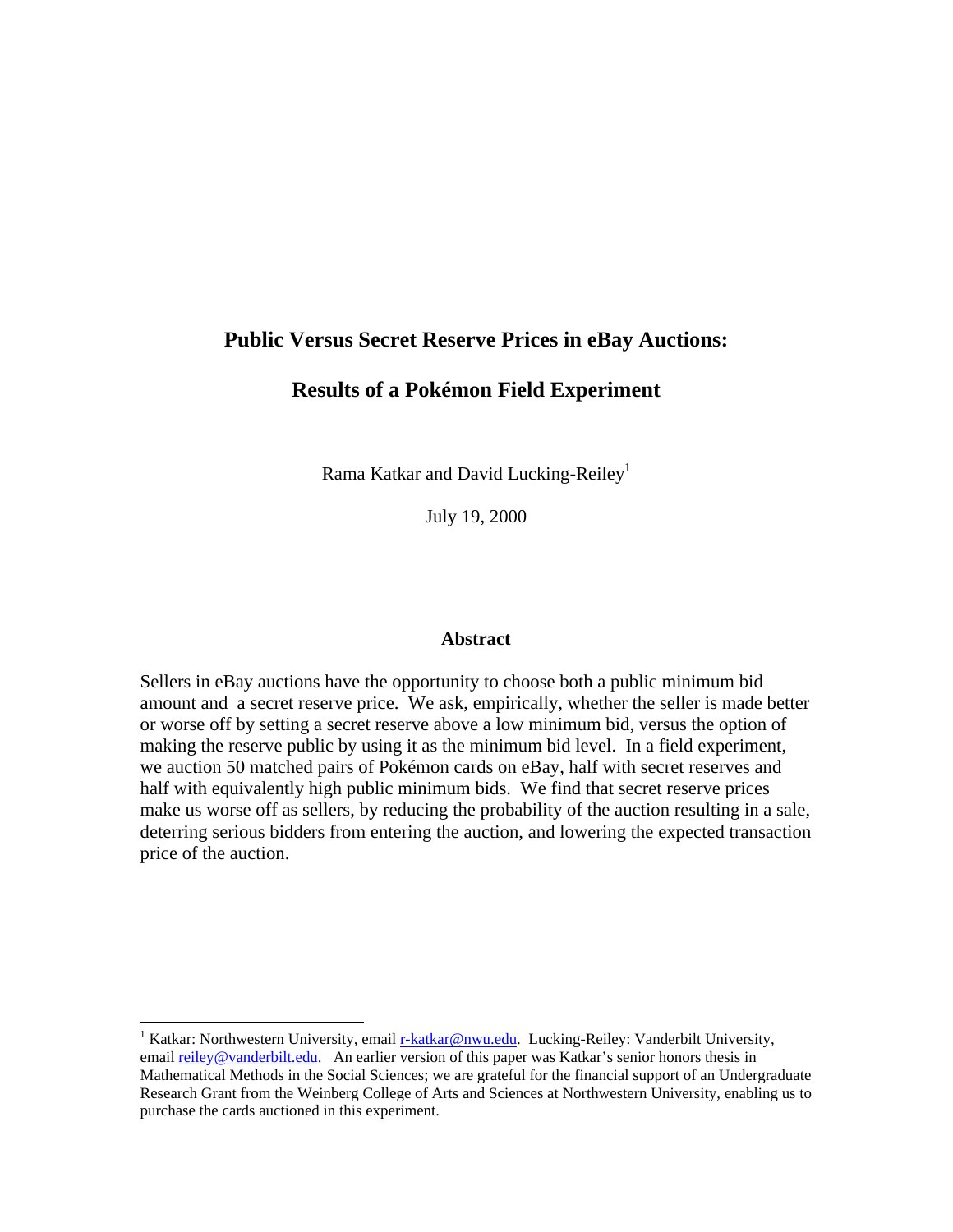#### **I. Introduction**

 $\overline{a}$ 

Online-auction services such as eBay allow sellers to specify a number of different parameters when listing an item for auction. Among these are the number of days the auction will take place, the level of the opening bid, and the amount of a secret "reserve price" below which the seller will not sell the item. In this paper, we investigate the effects of setting a reserve price higher the opening bid amount. Does the use of a reserve price increase seller revenues relative to the use of a public minimum bid with no reserve?

As shown previously by Lucking-Reiley (1999a, 1999b), online commerce presents economists with exciting opportunities to conduct field experiments. Rather than waiting passively for firms and consumers to generate data that may or may not contain the exogenous variation required to test a theory, the researcher can participate actively in a market to conduct a controlled experiment specifically designed to answer the question of interest. In this paper, the question is whether the use of a secret reserve price affects seller revenues and/or the probability of selling a card . Our experiment involves auctioning 50 matched pairs of Pokémon cards on the eBay Web site. Within each pair, we auctioned one card with a nontrivial minimum bid X but no reserve, and the other card with a trivial opening bid but a reserve price of X. By carefully controlling the experiment in this manner, we can isolate the effect of the secret reserve.

Field data on online auctions are quite plentiful, with publicly available information on hundreds of thousands of auctions closing each day on eBay alone.<sup>2</sup>

 $2^{2}$  See Lucking-Reiley (2000a) for a survey of online-auction institutions as of 1998-99. One of the most important developments in online auctions since the conclusion of that survey has been the introduction of online payment services such as Paypal and Billpoint, which make it possible for individual sellers to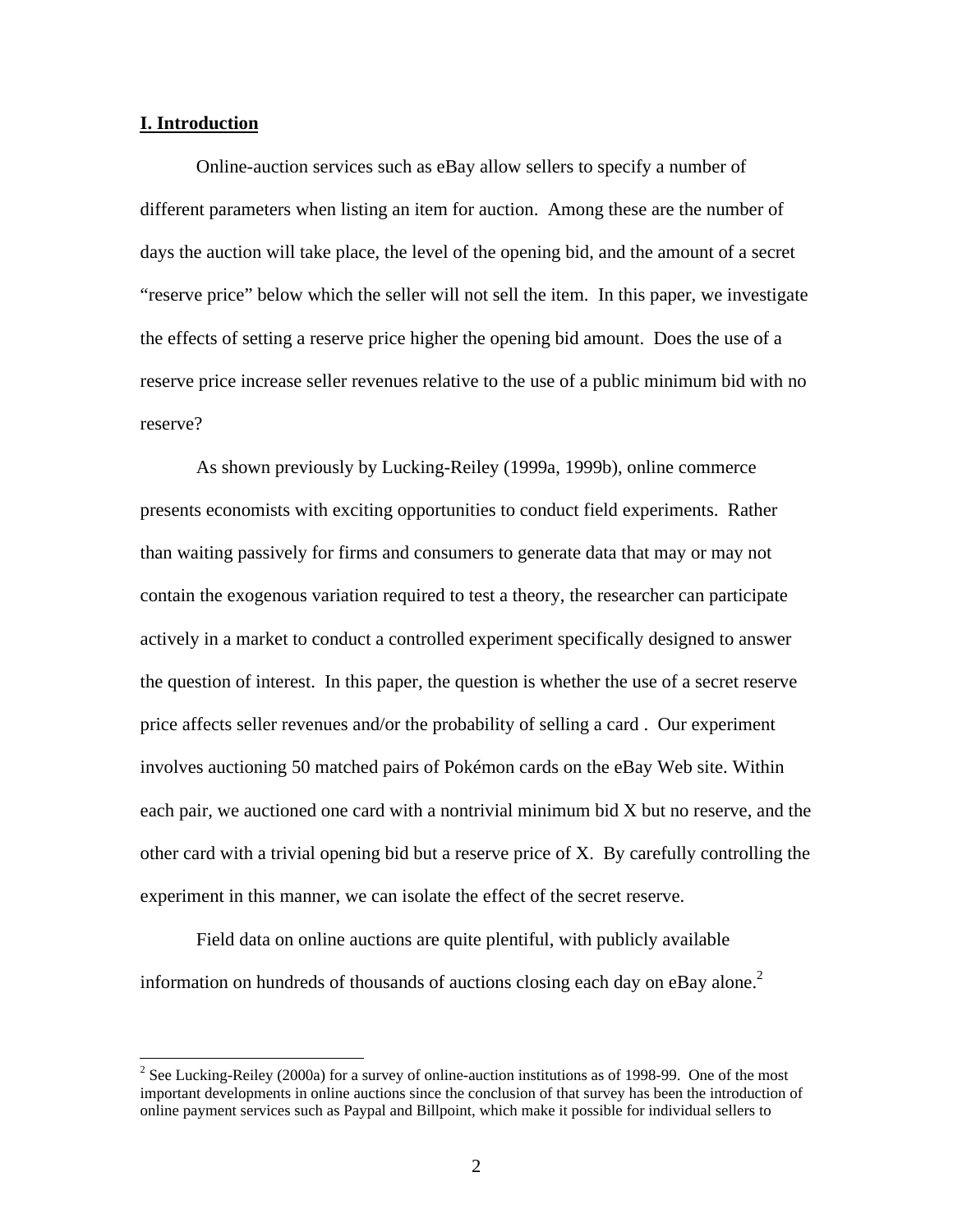Indeed, a variety of authors have begun to exploit this rich source of data to investigate economic questions. For example, Lucking-Reiley *et al* (2000) and Hauser and Wooders (2000) examine the effect of eBay "feedback ratings" on the final auction price. Roth and Ockenfels (2000) show that the auction's closing rule has significant effect on bidders' strategic timing of bids, while Wilcox (1999) focuses on how the timing of bids varies with bidders' experience. Easley and Tenorio (1999) quantify the amount of jump bidding present in online retail auctions . However, we note here that some questions cannot be easily answered with existing field data, no matter how vast the quantity of data may be.

In particular, the question of secret reserve prices is quite difficult to study with data on eBay auctions run by other sellers, for several reasons. First, it can be very difficult to find two auctions where everything is held constant except the use of a reserve price. Even if one tries to find two auctions for exactly the same good, the auctions will likely differ slightly in characteristics (two cards may not be in exactly the same condition, be described somewhat differently, have different shipping costs, involve very different seller feedback ratings, etc.). Second, even if one found a sample of auctions with minimal noise in these extraneous variables (and minimal possibility for omittedvariable bias), one still cannot collect perfect information on the main variable of interest. When a seller uses a secret reserve price, an outside observer can never know for sure the exact amount of the reserve. One can only observe a lower bound on the reserve price in an auction where the reserve was not met, and an upper bound in an auction where the reserve price was met; only the seller knows for sure what the reserve price was.

accept credit-card payments without having to obtain a formal merchant agreement. This speeds up payments relative to the alternative system of having the buyer mail a check to the seller.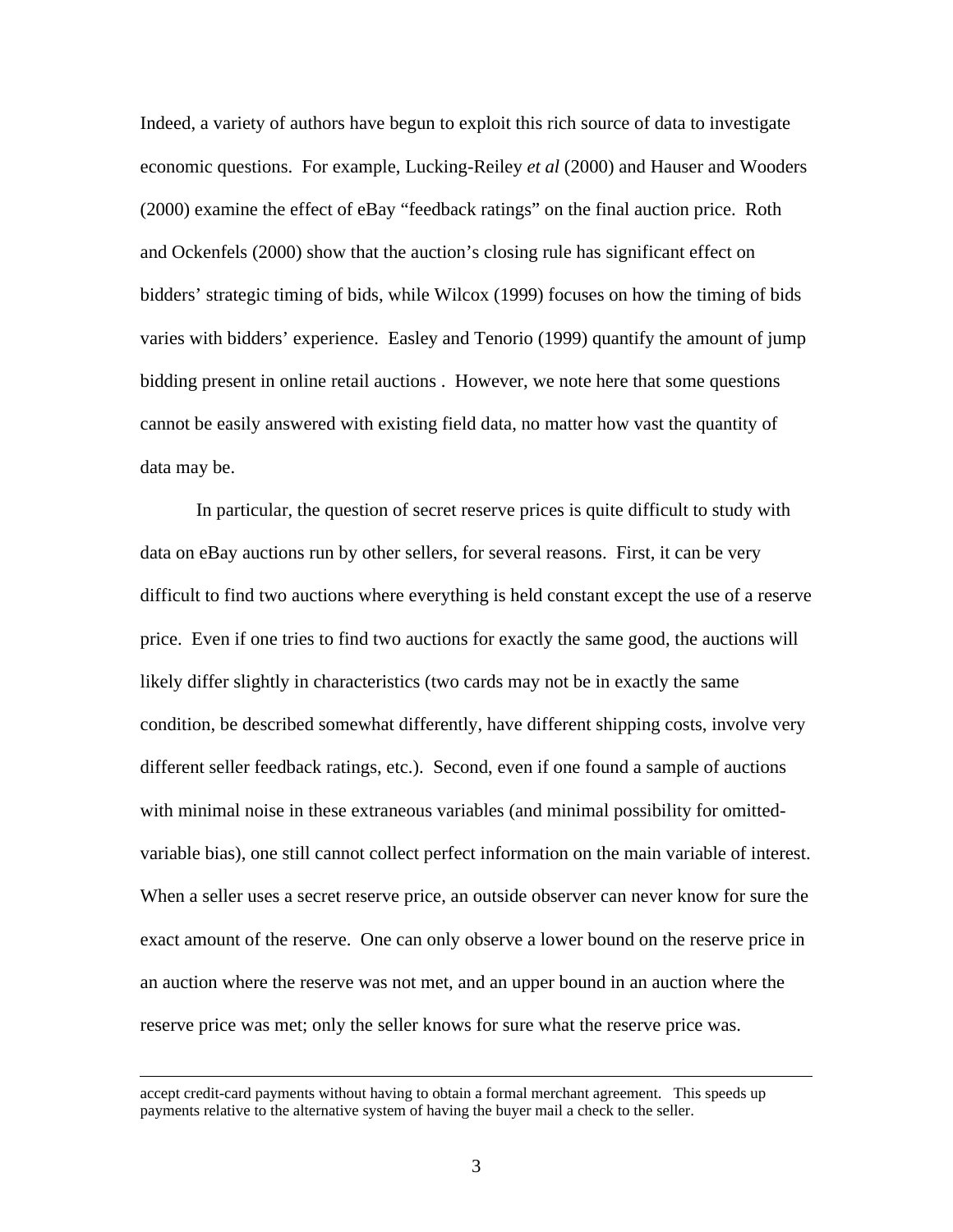Admittedly, heroic econometrics and painstaking data collection might conceivably allow one to tease an empirical measurement of the reserve-price effect out of eBay field data. Indeed, Bajari and Hortaçsu (2000) present an indirect measurement of the effects of reserve prices in eBay auctions, as part of a larger effort to provide a structural econometric model of bidding to answer several other questions. Their complex model involves some strong econometric assumptions, such as the assumption that the unobserved reserve prices are set as if they were bids from an independent bidder. By contrast, our approach carries out a single empirical measurement, that of the effect of the secret reserve price, and seeks to measure it in a manner that is a simple, direct, and assumption-free as possible. We not only observe the levels of reserve prices, but control them (and the other attributes of our auctions), helping us to establish conclusive empirical evidence even from a relatively small data set (100 observations). Results from such experiments may also prove useful as building blocks for researchers trying to build structural models of market behavior.

The remainder of this paper is organized as follows. Section two considers the arguments for and against the use of secret reserve prices by sellers, both in the academic literature and in discussions by actual sellers. Section three provides details of our experimental design, including the relevant eBay institutional details. Section four presents our empirical results, and section five concludes.

#### **II. Secret Reserve Prices**

4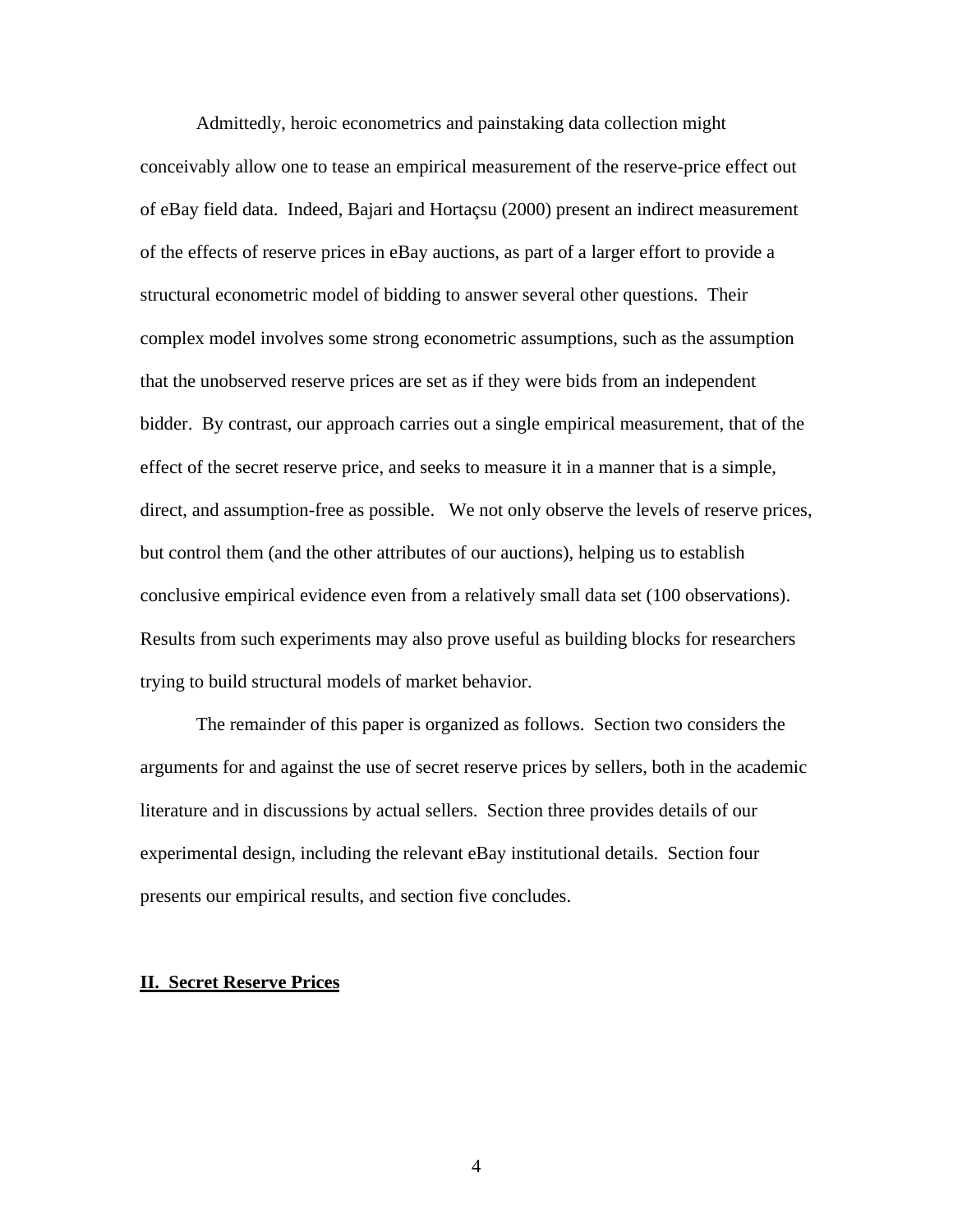Secret reserve prices have been used in auctions for many years. In a brick-andmortar auction house such as Sotheby's, the bids continue increasing until the point when no bidder is willing to raise the current bid higher. But if this bid amount does not exceed a reserve price that may be specified in advance by the seller, the auctioneer will refuse to "hammer down" the good, and it will not be sold to the highest bidder. No bidder knows in advance the amount of the secret reserve, and in fact no one knows for sure whether there is a reserve price at all. Ebay similarly allows sellers to keep reserveprice amounts secret, but they do inform bidders whether or not a reserve price is in effect. When the seller specifies a secret reserve price, the auction begins at the opening bid amount with a public indication on its Web page that "the reserve price has not yet been met." Though eBay's computer accepts no bids at amounts less than the public minimum bid, it does accept bids less than the unknown secret reserve. As bidding proceeds, the current high bidder's identity and bid amount are updated, and if the reserve price is finally exceeded, the reserve price messages changes to "the reserve price has been met."<sup>3</sup> Auctions without reserve prices have no such message, so that bidders know in such a case that a sale will definitely occur at the high bid price.

Why would sellers want to use secret reserve prices? A reserve can increase a seller's expected profit by raising the winner's bid (as if the reserve were a more aggressive second-highest bidder), even though it may sometimes cause the good to go

 $3$  One other effect of the reserve price shows up in the use of "proxy bidding" on eBay (see Lucking-Reiley (2000b)). The proxy-bidding system keeps secret the highest amount actually submitted by the high bidder, and instead makes the current high bid equal to one increment over the amount of the second-highest bid. The exception is when a reserve price is involved. If the current high bid is below the reserve price and a bidder submits a new amount that happens to exceed the reserve price, the high bid becomes one increment above the reserve (as if the reserve were a bid).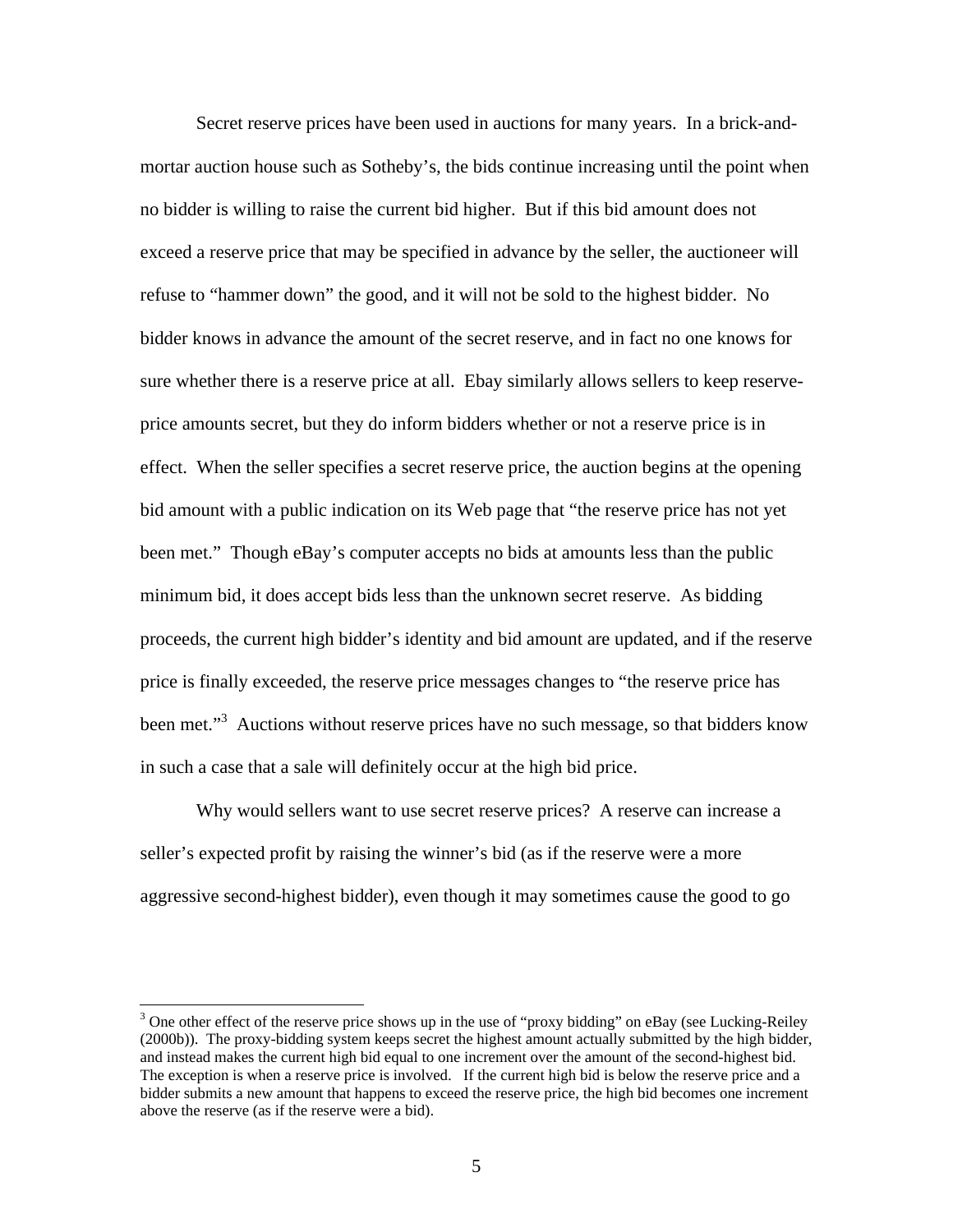unsold.<sup>4</sup> However, this explanation is as true for announced reserve prices (i.e., public minimum bids) as it is for secret ones; it begs the question of why the seller might choose to make her reserve price amount secret.

The most common argument in favor of a secret reserve appears to be that a high public minimum bid tends to scare away potential bidders, which may result in the good not being sold at all. By contrast, a low opening bid (with a high secret reserve price) can grease the wheels of bidding, building up bidding "momentum" that can propel the price past the amount of the secret reserve. On eBay's community message boards, for example, we observed one experienced user<sup>5</sup> stating that reserve prices "are simply a form of marketing strategy," which can get better results because "high minimums get fewer bids." Kaiser and Kaiser, in *The Official eBay Guide to Buying, Selling, and Collecting Just About Anything* (2000), explain the philosophy as follows: "A high minimum bid is a turnoff even to bidders willing to pay full market price. Set your reserve and start the bidding low. Bidders are likely to bid early or track your item. Such auctions can generate a lot of curiosity, which can translate into bids."

This reasoning appears to rely on a proposed psychological effect, that bidders can get "caught up in the bidding" at low bid amounts, and end up bidding more than they would have if the bidding had started relatively high. While this "getting caught up" reflects the stated beliefs of a number of bidders and psychologists (see, e.g., Malhotra and Murnighan (2000)), we have not yet seen this effect documented convincingly

<sup>&</sup>lt;sup>4</sup> See Lucking-Reiley (1999b) for an experiment that demonstrates the effects of announced reserve prices in online first-price sealed-bid auctions.<br><sup>5</sup> EBay user <u>oscarsale@ixpnet.com</u>, with a feedback rating of 417, placed this message on Mon, 08 May

<sup>2000 08:45:34 –0700.</sup>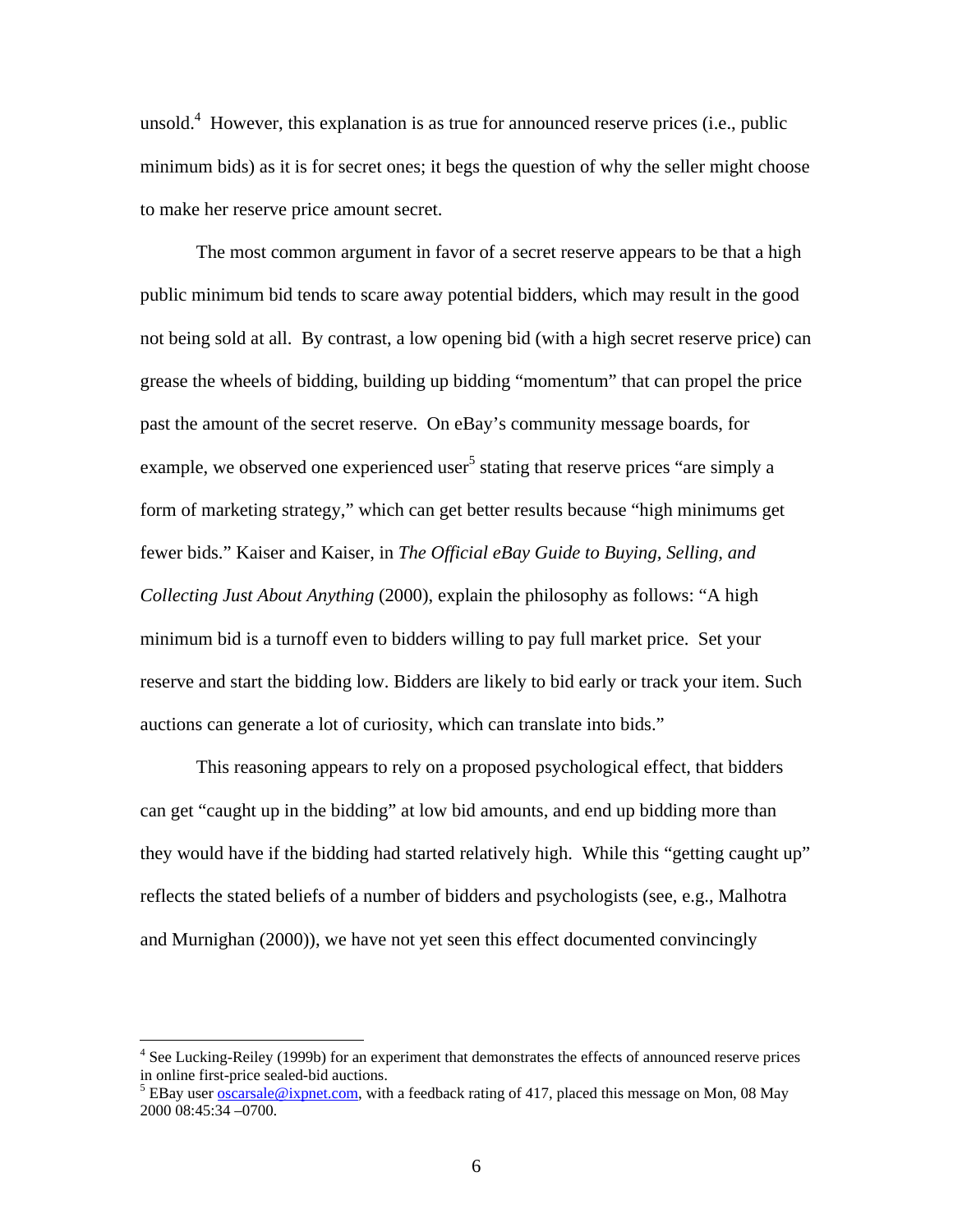through actions (observed behavior) rather than just words (typically self-reported introspection by bidders).

Vincent (1994) gives a slightly different explanation for the use of secret reserve prices, using a model of rational bidders. Vincent considers a situation where bidders uncertain about their own valuations for the good, and bidders' signals are positively correlated with each other (frequently called the "common values" or "affiliated values" model in the auction literature). He relies on results from Milgrom and Weber (1982), who show that in affiliated-values environments, the seller's expected revenues are enhanced by providing as much information as possible about values to the bidders. Vincent observes that an auction with a low minimum bid and a high secret reserve can provide more information to bidders than an auction with a high minimum bid. When the auction starts at a high minimum bid X, Joe Bidder may be unwilling to meet the minimum bid when no one has yet bid on the item, because he fears the winner's curse. But when the auction starts at a low minimum and other bidders begin to submit bids, Joe then has the opportunity to observe a lower bound on what other bidders are willing to pay. Observing this bidding protects him from the winner's curse, and therefore makes him more likely to bid above the amount X. The key observation in his model is that an auction with a substantial public minimum bid suppresses more bid information than does an auction with a secret reserve price. Although Vincent's model provides the same outcome as the psychological model of "bidding momentum" described above, it reaches the outcome in almost the opposite manner. Vincent relies on the idea that bidders bid conservatively in order to avoid the "winner's curse," while the psychological

7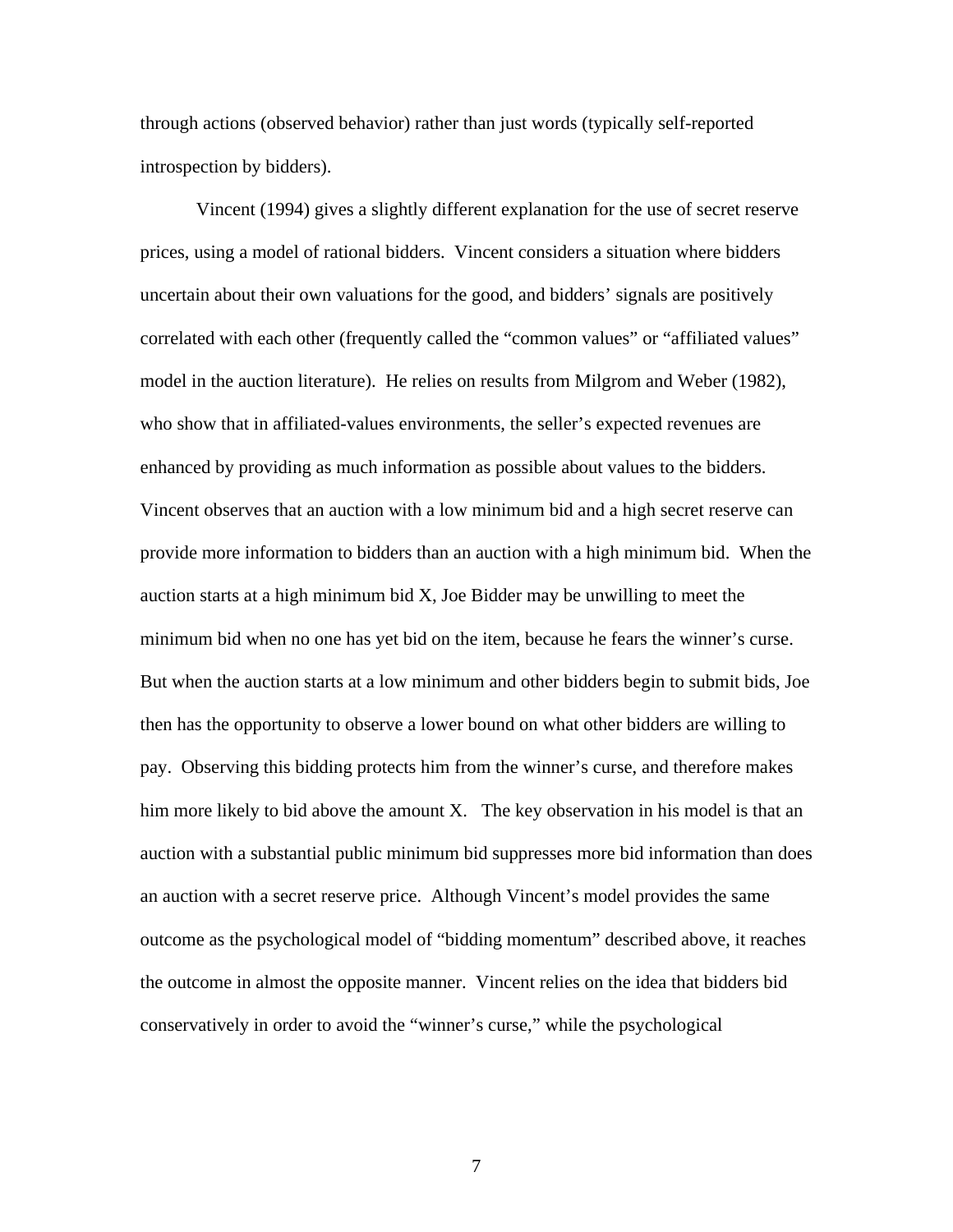explanation relies on the idea that bidders bid too aggressively when they get "caught up" in the heat of bidding.

We are not so ambitious as to try to distinguish between these two observationally equivalent models. Instead, we test their shared implicit assumption that secret reserve prices actually do produce higher expected revenues (after all, goes the reasoning, sellers are observed to use secret reserve prices, and they must know what they are doing!). We feel it is not obvious which selling mechanism is optimal, because we observe considerable disagreement about the subject of reserve prices on eBay's message boards. Although some sellers appear to use reserves quite frequently, others do not. User **joeeaglefeather** wrote, "as a seller, i am FORCED to use them on rare occasion to protect an item from being GIVEN away," but also indicated that "as a buyer i LIKE reserve auctions…. they 'turn off' a lot of my competitive bidders."<sup>6</sup> User **mikejock** appeared to empathize with **joeeaglefeather**'s competitors, writing that "using a reserve price and a separate beginning bid is pretty damn STUPID. It not only waste bidders time, but is also an insult."<sup>7</sup> Similarly, user **bowerbird-oz** indicated that "I usually hit the back button when I see a reserve auction, especially those which start at \$2. Can't be bothered wasting my time, I used to bid on them and found every time that the reserve was way above what I was willing to pay."<sup>8</sup> He also indicated that when acting as a seller he never used secret reserves, for fear of deterring bidder participation. Clearly, the presence of a secret reserve is capable of the same entry-deterring effects ascribed above

<sup>&</sup>lt;sup>6</sup> EBay user joeeaglefeather, no feedback profile available, placed this message on Thu, 11 May 2000 14:19:22 –0700.

<sup>&</sup>lt;sup>7</sup> EBay user mikejock, with a feedback rating of 26, placed this message on Fri, 05 May 2000 12:04:07 –0700.

<sup>&</sup>lt;sup>8</sup> EBay user bowerbird-oz, with a feedback rating 460, placed this message on Mon, 08 May 2000 05:25:16 –0700.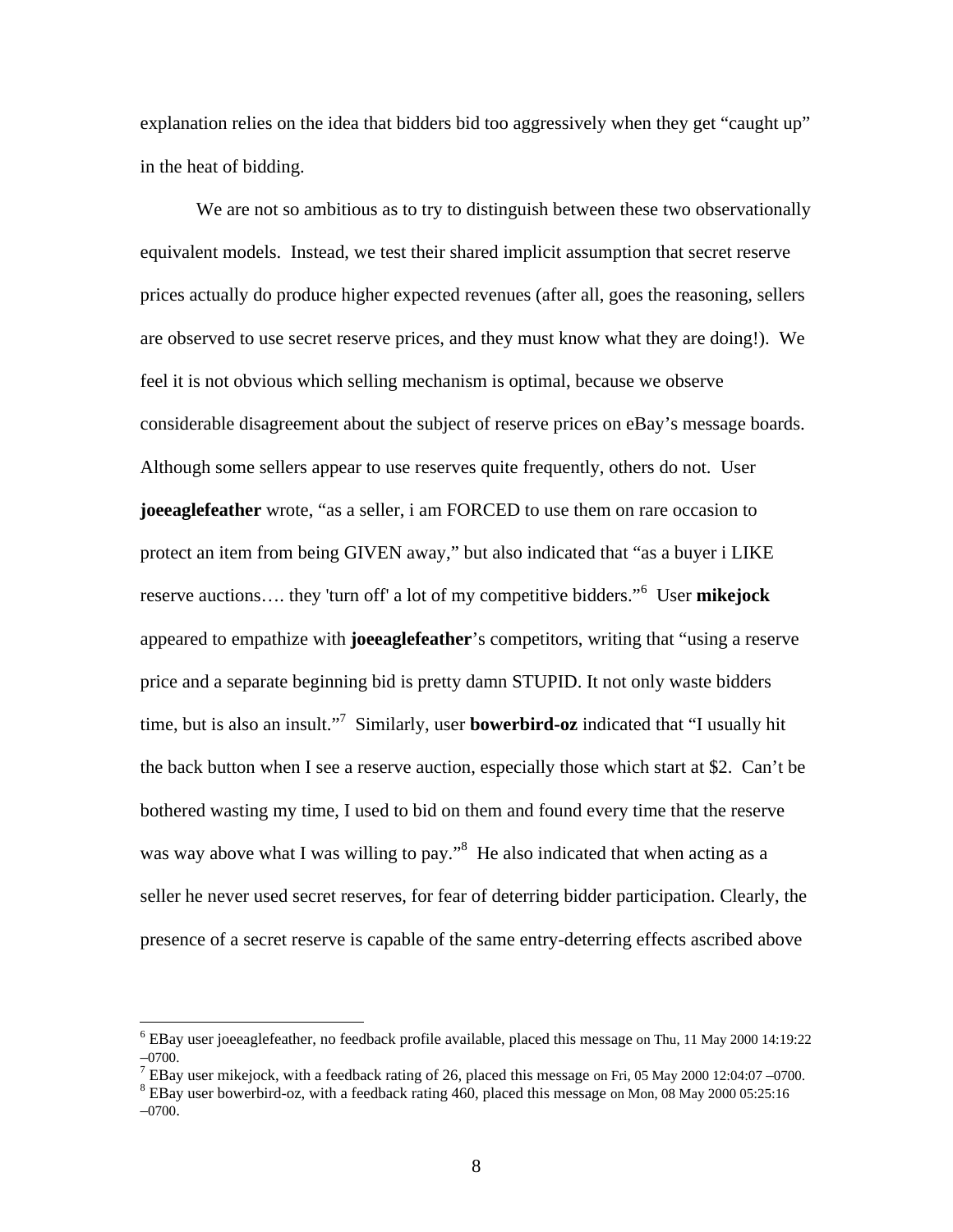to the presence of high minimum bids. $\degree$  To the extent that secret reserve prices deter entry as described by these eBay bidders, it seems possible that, contrary to the theories advanced above, the use of a secret reserve price could actually hurt the seller.

Secret reserves may also reduce seller profits in a second way, because their use entails an extra fee. As described in Lucking-Reiley (2000a), eBay charges sellers both a listing fee based on the greater of the minimum bid or the reserve price, and a "final value fee" equal to a percentage of the final sale price. An additional fee is assessed by eBay in cases where seller chooses a secret reserve price and the auction does not result in a sale, eBay assesses an extra fee of \$0.50 for reserves less than \$25, or \$1.00 for reserves greater than \$25. This fee, added by eBay in 1999, discourages eBay sellers from using high reserve prices in their auctions.

Finally, we note that there exists at least one possible explanation for the use of secret reserve prices on eBay which does not predict them to produce higher revenues. When an eBay auction ends, the seller has access to the email addresses of all the bidders. Thus, when a reserve-price auction ends without a sale, the seller can email the high bidder to offer to sell the good to her anyway at the amount of her bid. This strategy allows the seller to avoid paying eBay its percentage commission on the final sale price. Of course, such an offer violates the terms-of-service agreement at eBay, but this would appear to be difficult to enforce. We do not have any quantitative estimates of the frequency with which sellers attempt to sell "offline" in this way, but we have observed

 $9$  We should note that the current bid (equal to the minimum bid if there have not yet been any bids) is visible to bidders as they browse lists of auctions on eBay. However, the presence of a secret reserve price is not revealed until the user clicks on that auction listing to view the full auction page. This might lead toward that high opening bids having more entry-deterrent effects than reserve prices do, because noticing the reserve implies a higher level of involvement in the auction. Of course, the relative size of the effect ought to depend on the bidders' beliefs about how high the secret reserve is likely to be; if bidders (like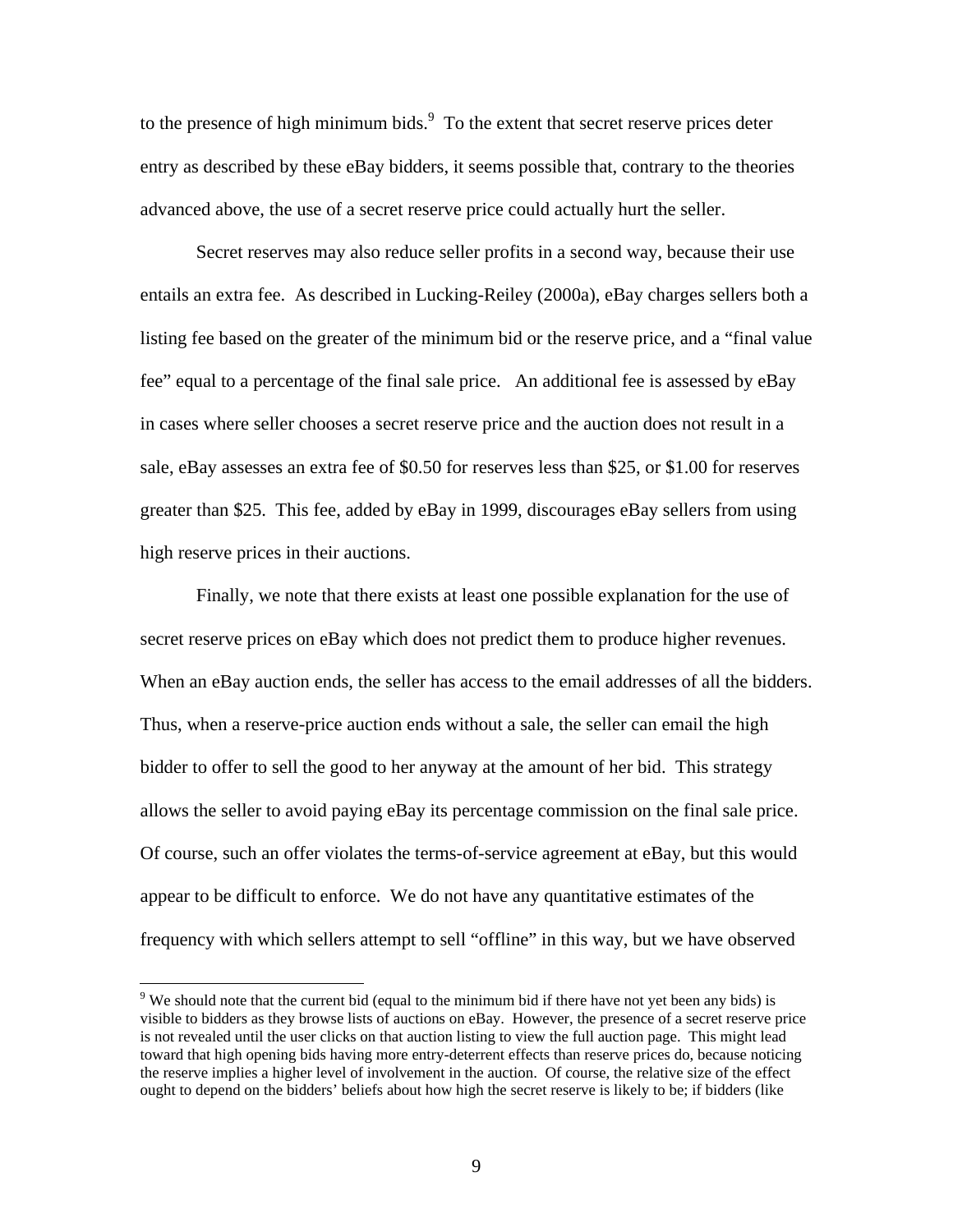several instances of sellers making such offers. It seems clear that the mere presence of reserve prices does not necessarily imply that they increase sellers' expected auction revenues, so this is still an open question. To our knowledge, there has not yet been a direct, quantitative measurement of the effects of secret reserve prices in any auction market. We aim to fill this gap.

#### **III. Experimental Design**

 $\overline{a}$ 

For our experiment, we chose to auction matched pairs of cards from the Pokémon trading-card game, which has been the focus of one of the largest collectible toy crazes of 1999 and 2000.<sup>10</sup> Introduced in early 1999, Pokémon game cards appeal both to game players and to collectors; over 50 million cards had already been sold by November 1999.<sup>11</sup> The cards come in both Japanese-language and English-language versions, in different sets of cards (Basic Set, Jungle, Fossil, etc.), and in both limited "first editions" and "unlimited editions" (a distinction primarily of interest to collectors). Within an edition, some cards are designated rare, some uncommon, and some rare. Especially rare are the "holofoils," printed on special foil paper, and a few special promotional cards not sold in the ordinary editions. For the experiment, we chose 50 matched pairs of cards with values high enough to attract bidder interest on eBay. Our cards were all either rare first edition, rare unlimited edition, rare holofoil, or uncommon first edition cards. Our purchase prices at the local card store ranged from \$1.50 to

**mikejock** above) expect reserves to be outrageously high, then secret reserves might deter more entry than public ones.

 $10$  Incidentally, Pokémon is published by Wizards of the Coast, maker of the first collectible trading-card *Magic: the Gathering*, whose cards were featured in earlier online auction field experiments; see Lucking-Reiley (1999a, 1999b).

 $11$  "Pokemania vs. Globophobia," The Economist, Nov. 20, 1999.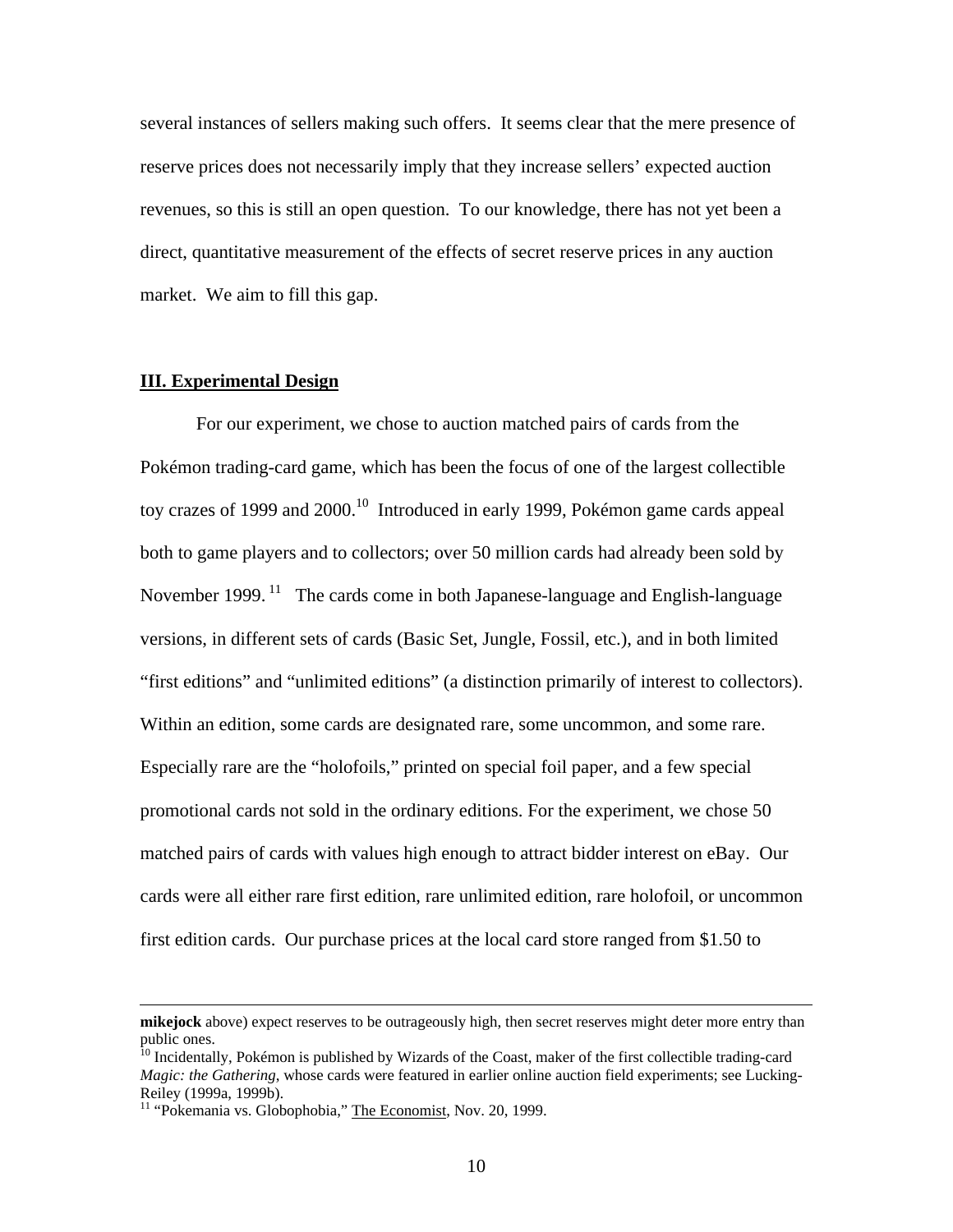\$25.00 per card, with a mean of \$7.19 and a median of \$6.00. We made sure that each card we purchased was unplayed and in excellent condition (without scratches, tears, or nicks).

We conducted our auctions on eBay in April 2000. We created a set of HTML descriptions of the cards to post in their eBay auction listings. The descriptions used for each card in a pair were exactly identical, and all followed roughly the same scheme. We stated that we were willing to sell to bidders in the United States or Canada, and that we would accept as payment a personal check, cashier's check, or money order. In addition, consistent with a number of other card auctions taking place on eBay at the time, we stated that the winning bidder could choose one of two shipping options: USPS First Class Mail for an additional \$0.70 per shipment, or USPS Priority Mail for an additional \$3.20 per shipment. We described the card's edition, rarity, and exact condition, and posted a scanned digital photograph of the card. EBay included an automatic link on each auction page to all other auctions we were running concurrently, as well as to our personal eBay "me" page, as we ran all of these auctions under the same eBay username (**rka469**). We concluded with a notice that we intended to use data on bids for academic research, and provided contact information for questions or concerns.

We started the first fifty auctions on a Sunday between 7pm and 9pm Eastern time,<sup>12</sup> with each auction scheduled to last exactly seven days. Each of the fifty cards was unique. We divided the sample of fifty in half, attempting to make the two groups' distributions of book values as similar as possible. Twenty-five cards (set SP) had a

 $12$  Because so many bids tend to be received at the very end of an eBay auction (Bajari and Hortaçsu (2000), Roth and Ockenfels (2000), we attempted to maximize participation by startingt and ending the auctions at a time when bidders in all four U.S. time zones were likely to be at home and awake.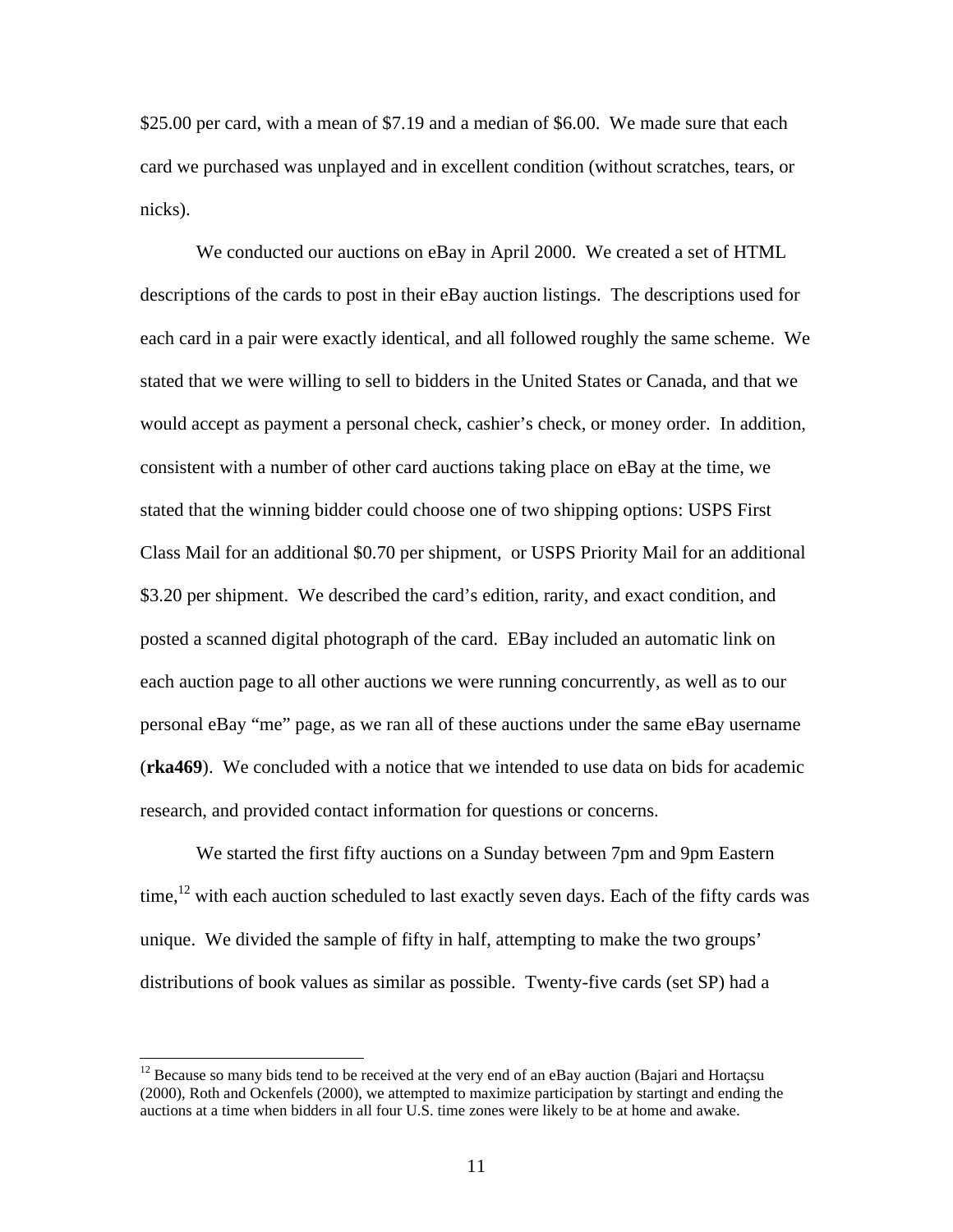minimum bid of \$0.05 and a secret reserve price equal to 30% of the card's book value,  $^{13}$ while the other twenty-five (set PS) had a minimum bid of 30% of the card's book value and no secret reserve price. The reserve prices in set SR had a mean of \$2.40 and a median of \$2.10, while the minimum bids in set NR had a mean of \$2.19 and a median of \$1.80. By splitting the sample in half like this, we were able to design the experiment to control for other effects that might vary over time (such as general shifts in demand or supply for these types of cards).

We waited one week after the end of the first group of auctions before starting the second group. Again, the auctions began (and ended) on a Sunday between 7pm and 9pm Eastern time. This time, set PS had a \$0.05 minimum bid and a secret reserve equal to 30% of book value, while set SP had a minimum bid equal to 30% of book, but no reserve. The mnemonics SP and PS are intended to remind the reader which cards had the secret reserve price (S) first and the public minimum bid (P) second, and vice versa. For each card, the reserve price used in the S treatment was exactly equal to the minimum bid used in the P treatment.

At the end of an auction, eBay informed us via email of the results of our auction, along with contact information for the winning bidder. We contacted winning bidders via email and arranged for them to send payment for the cards they had won. After receiving

<sup>13</sup> Our primary source for book values of the cards was the *Collector's Value Guide: Pokémon*. However, because this guide did not list every single card we purchased (in particular, it excluded special promotional cards), we also used our actual purchase prices as a guide. In general, the book values were slightly higher than the prices we paid in a card store, and card store prices were quite a bit higher than the auction prices we saw for these cards on eBay. For holofoil and promotional cards, we found that the Value Guide prices were generally either missing or were considerably higher than the actual prices we paid, so for these cards we used the purchase prices as our measure of book value. The purpose of collecting book values was merely to help us come up with a reasonable reserve price level – one that was substantial enough to affect bidding, but not so high as to completely suppress all bidding. We aimed to have the probability receiving bids above the reserve be more than 50% but less than 100%, and we were fairly successful in this goal.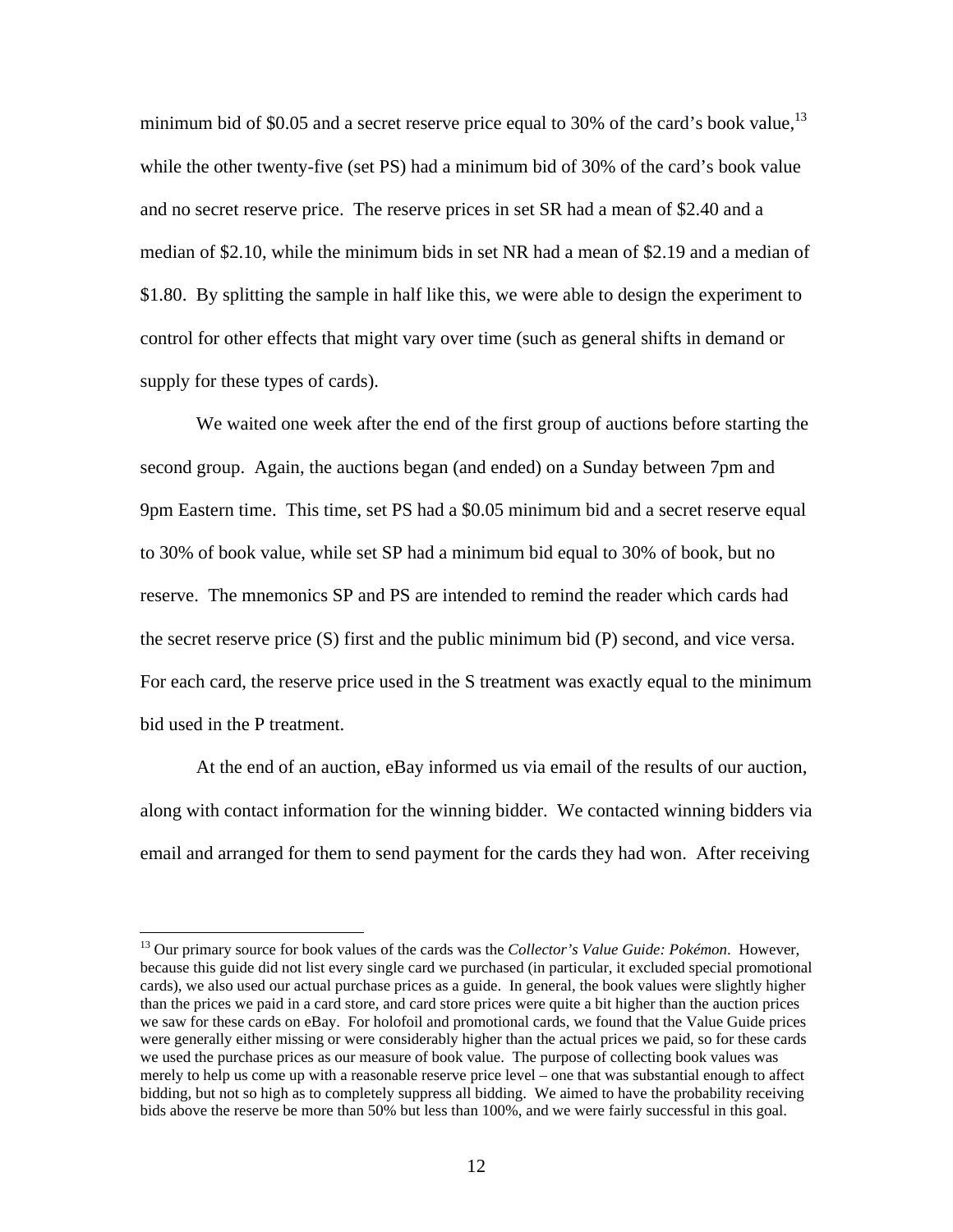a payment check in the mail, we put the cards in protective packing, and shipped the cards using the bidder's preferred shipping method.<sup>14</sup>

In an attempt to keep the environment constant between the two sets of auctions in the experiment, we asked each of the winning bidders to refrain from entering feedback information about us on eBay, at least until after the date when our final auctions would be over. Most bidders were very cooperative, but one zealous bidder must have forgotten. On the Wednesday of the second set of auctions, probably the day that this winner received his card shipment from us in the mail, we found that our feedback rating had increased from 0 to 1, with a message stating, "Praise: Prompt, friendly, very dependable… Thanks!! AAA +++." While we appreciate the sentiment of his message, we would have preferred to avoid it for purposes of the experiment. Fortunately, our experiment was designed to be able to control for differences between the two weeks of auctions, by splitting our sample in half and using the opposite time ordering between the two experimental samples. As we shall see below, the prices we received in the second week of auctions (when our feedback rating was 1) tended to be higher overall than the prices we received in the first week (when our feedback rating was  $0$ ), <sup>15</sup> but our design still allows us to isolate the effects of the secret reserve price.

 $14$  We were somewhat surprised how often bidders chose to pay an extra \$2.50 for priority mail, even on purchases of only a few dollars. Furthermore, several bidders urged us to sign up for Paypal (see footnote 1) in order to accept instantaneous payments via credit card, to speed up the transaction process relative to the mailing of checks. The speed of completing a transaction is highly valued by some eBay participants. <sup>15</sup> Lucking-Reiley et al (2000) find an effect of negative feedback ratings on auction prices for Indian-head pennies, but they find no statistically significant effect of positive ratings. However, their model uses a log-log model of the effect of positive ratings on prices. It is possible that a more nonlinear specification could capture a significant effect, in particular by allowing the difference between 0 and 1 to have a much greater effect than the difference between 10 and 11.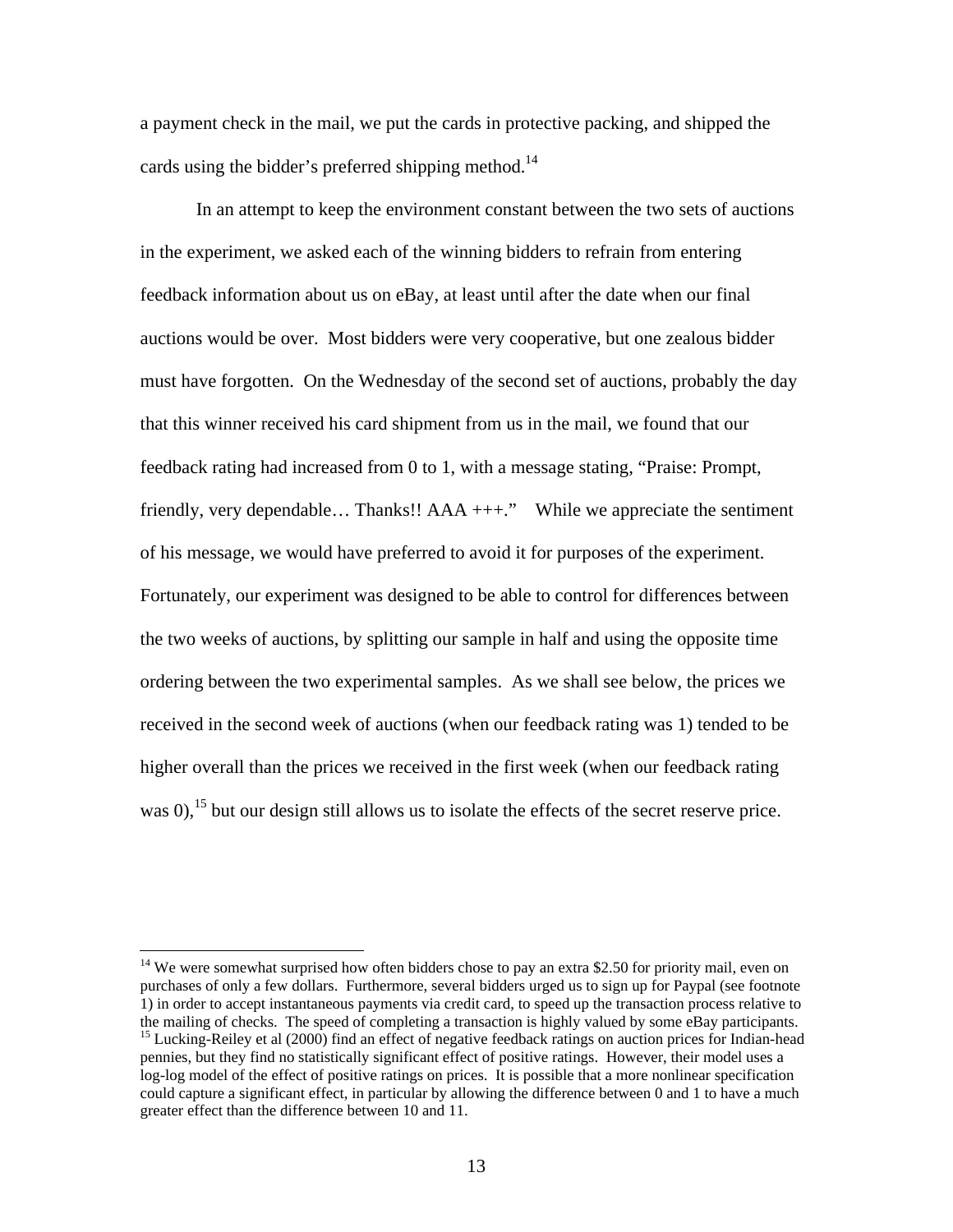#### **IV. Data and Results**

We measure the effects of a secret reserve price (relative to an equivalent public reserve) on three different independent variables: the probability of the auction resulting in a sale, the number of bids received, and the price received for the card in the auction.

#### **IV.A. Probability of Sale**

Perhaps the simplest statistic to examine is probability that an auction results in a sale. If secret reserve prices, coupled with trivially low opening bids, tend to encourage bidder entry and more aggressive bidding, they should result in a higher probability of sale. By contrast, if they discourage entry relative to auctions with public minimum bids, they should result in a lower probability of sale.

 In the first round of auctions, 14 of 25 cards sold in the public-reserve format, while 10 of 25 sold in the secret-reserve format. In the second week of auctions, 21 of 25 public-reserve cards sold, compared with 13 of 25 secret-reserve cards. Thus, both the secret reserve price and the time ordering of the auctions appear to have separate effects on the probability of sale. The percentage of public-reserve auctions ending in a sale is 70%, while the corresponding figure for secret-reserve auctions is only 46%. This difference is quite statistically significant, with a p-value of 0.0003. There is a difference almost as great between the auctions in the first week (48% sold) and the auctions in the second week (68% sold), a difference which is also statistically significant ( $p=0.002$ ). Because we used matched samples of cards, and auctioned an equal number of cards in each format in each week, we can conclude that the difference we attribute to reserve prices is not merely an artifact of the order of the auctions. In particular, the probability

14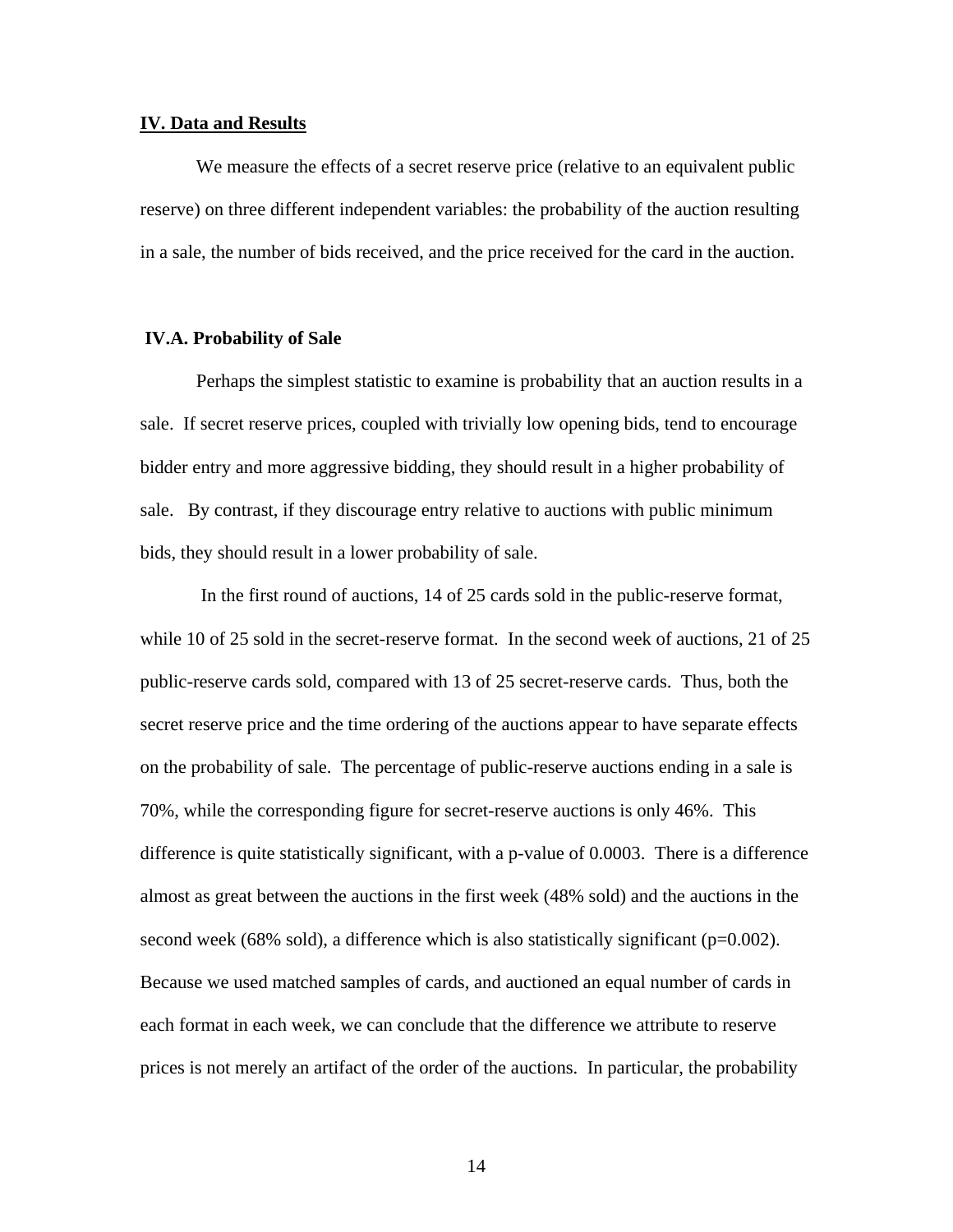of sale decreases from 56% to 52% when reserve prices become secret in card set PS, and increases from 40% to 82% when reserve prices become public in card set SP. Thus, the effect of the secret reserve price goes the same direction, independent of the time ordering of experimental treatments.<sup>16</sup>

To look at the results on a card-by-card basis, we present a contingency table that displays the fraction of cards selling under both methods, under neither method, or in one method but not the other:

| <b>Secret Reserve</b> | <b>Public-reserve</b> |         |  |
|-----------------------|-----------------------|---------|--|
|                       | SOI F                 | 'JNSOLD |  |
| SOLD                  | 40%                   | 6%      |  |
| UNSOLD                | 30%                   | 24%     |  |

As we can see, 40% of the 50 independent cards sold with both secret and public reserve prices, while 24% went unsold in both formats. The remaining 36% of cards make the effects of the secret reserve quite clear: 30% reached the public minimum bid but failed to reach the equivalent secret reserve, while only 6% reached the secret reserve but failed to reach the equivalent public minimum bid.

Overall, these results indicate that using a secret reserve price caused the probability of sale to decrease. Since our experiment used equivalent levels for both public and secret reserves, we conclude that the use of a secret reserve represents a clear loss for the seller, even without taking into account the extra fees imposed by eBay for the use of secret reserves.

<sup>&</sup>lt;sup>16</sup> The most honest way to treat the statistical test is to consider card set SP and card set PS as two independent tests of the difference in probability of sale. The difference for set SP is statistically significant (z=4.31, p<0.0001), while the difference for set PS is not (z=0.40, p=0.344). However, because these two tests are completely independent, we know that their two test statistics are independent standard normal random variables under the null hypothesis of no difference, and therefore we know that their sum is standard normal with mean zero and variance 2. This allows us to compute that the test statistic for a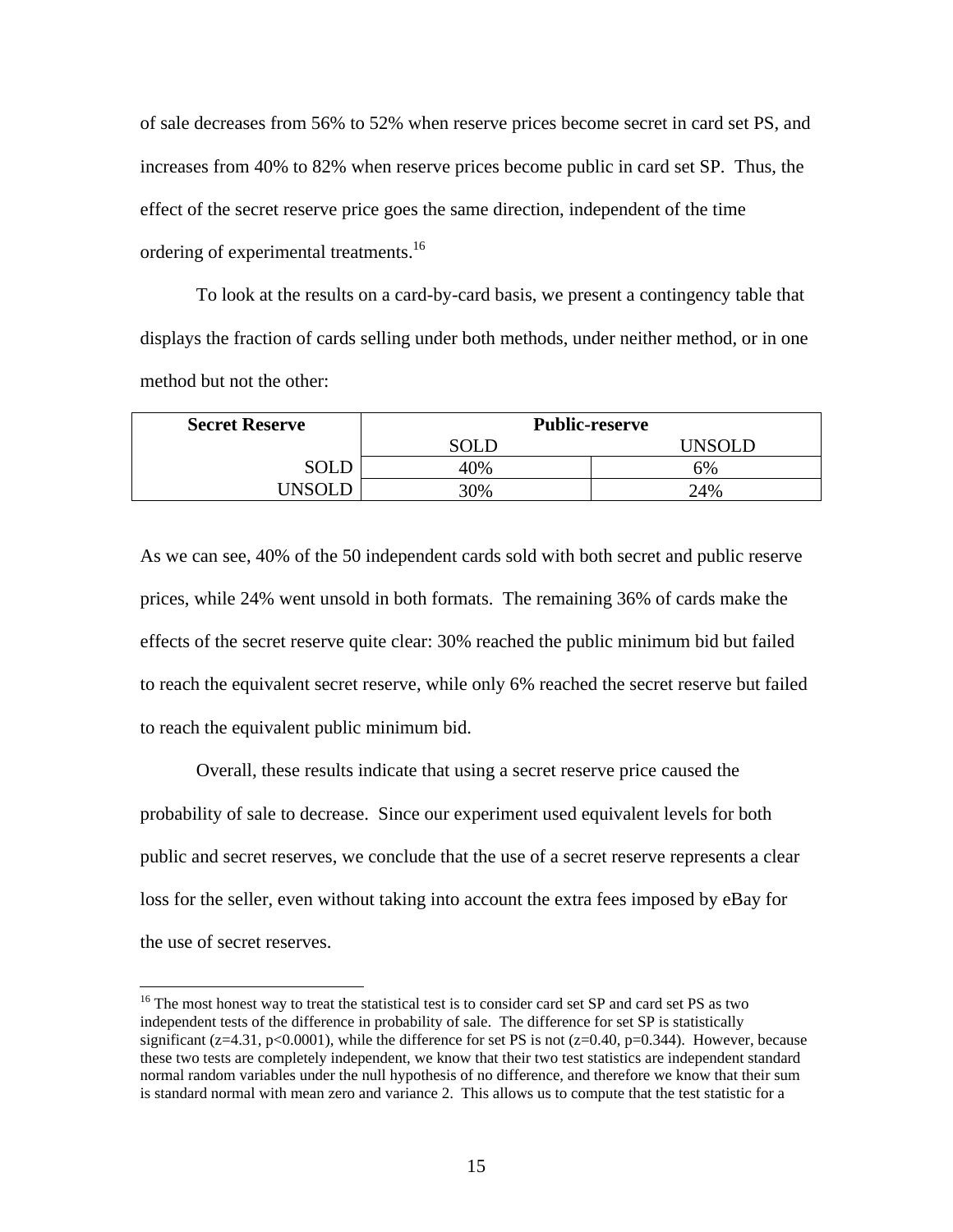#### **IV.B. Participating Bidders**

 $\overline{a}$ 

As noted above, the effects of secret versus public reserve prices are most likely to occur through their effects on bidders' entry decisions. In this subsection, therefore, we present some measurements of the behavior of individual bidders.

In the first week of auctions, the public-reserve cards received a total of 26 bids, while the secret-reserve cards received 85 bids.<sup>17</sup> In the second week, the public-reserve cards received 53 bids, while the secret-reserve cards received 100 bids. These raw statistics appear to go in the opposite direction as those presented on the probability of sale, as here we observe a higher number of bidders when reserve prices are secret than when they are public. This proves, however, to be an artifact of the data-generating process. In an auction with a substantial public minimum bid, the eBay system accepts no bids less than that amount. By contrast, in an auction with a low minimum bid and a high reserve price, eBay accepts any bids that are above the current bid amount, so bids are not screened out in the same way they are in the public-reserve treatment. To provide a more meaningful measurement, we define a "serious bid" as one above the amount of the reserve price. Focusing only on serious bids, we find 26 in the public-reserve treatment versus 17 in the secret-reserve treatment during the first week, and 53 publicreserve versus 26 secret-reserve serious bids during the second week.

For hypothesis testing, we turn to a regression analysis of the number of serious bids. We run a least-squares regression of SERBIDS, the number of serious bids on a

joint test is z=3.33, which means that the overall difference is statistically significant, with p-value equal to 0.0004.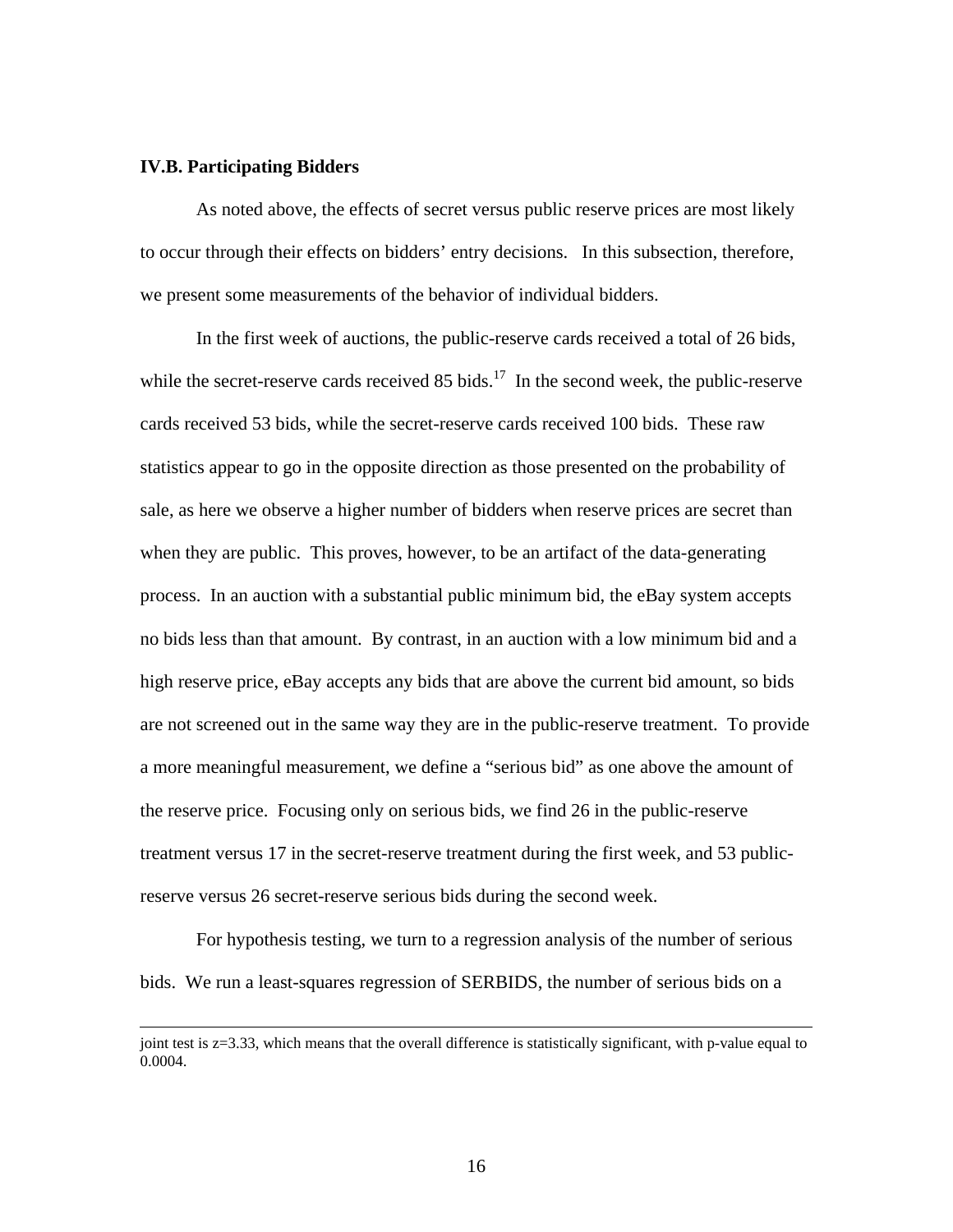card, against two dummy variables: PUBLIC, which equals 1 with a public reserve versus 0 with a secret reserve, and SECOND, which equals 1 for the second week of auctions and 0 for the first. To control for differences in demand among the 50 different card tyes used, our specification also includes a full set of card-specific fixed effects.

#### **OLS regression of SERBIDS, the number of serious bids on a card.**

|               | Beta | <b>Standard Error</b> | t-statistic | p-value |
|---------------|------|-----------------------|-------------|---------|
| <b>PUBLIC</b> | .64  | 0.263                 | 2.270       |         |
| <b>SECOND</b> | 0.88 | 0.263                 | 3.121       | 0.003   |
| Constant      | 1.78 | ን 949                 | 0.822       | 0.415   |

 $(N=100, R^2=0.6526, 49$  card-specific fixed effects suppressed)

Both of the independent variables have positive, statistically significant effects on the number of serious bids. The coefficient on PUBLIC indicates that on average, cards with public reserve prices attracted 0.64 more serious bidders than did cards with secret reserve prices. The coefficient on SECOND indicates that cards auctioned in the second week attracted 0.88 more serious bidders on average than did cards auctioned in the first week. Overall, then, our results indicate that although auctions with secret reserves register more bidding activity on eBay, they actually attract fewer serious bidders (i.e., bidders willing to bid at least as much as the reserve price) than do auctions with equivalently high public minimum bids.

As an interesting aside, we present some descriptive statistics on the timing of bids. As noted by Roth and Ockenfels (2000) and Bajari and Hortacsu (2000), many eBay bidders wait until the near the end of an auction to submit their final bids. We find

<sup>&</sup>lt;sup>17</sup> When we refer to "number of bids" in this paper, we always use a count that measures only one bid per bidder per good. Although a single bidder might raise his bid multiple times, eBay records only the final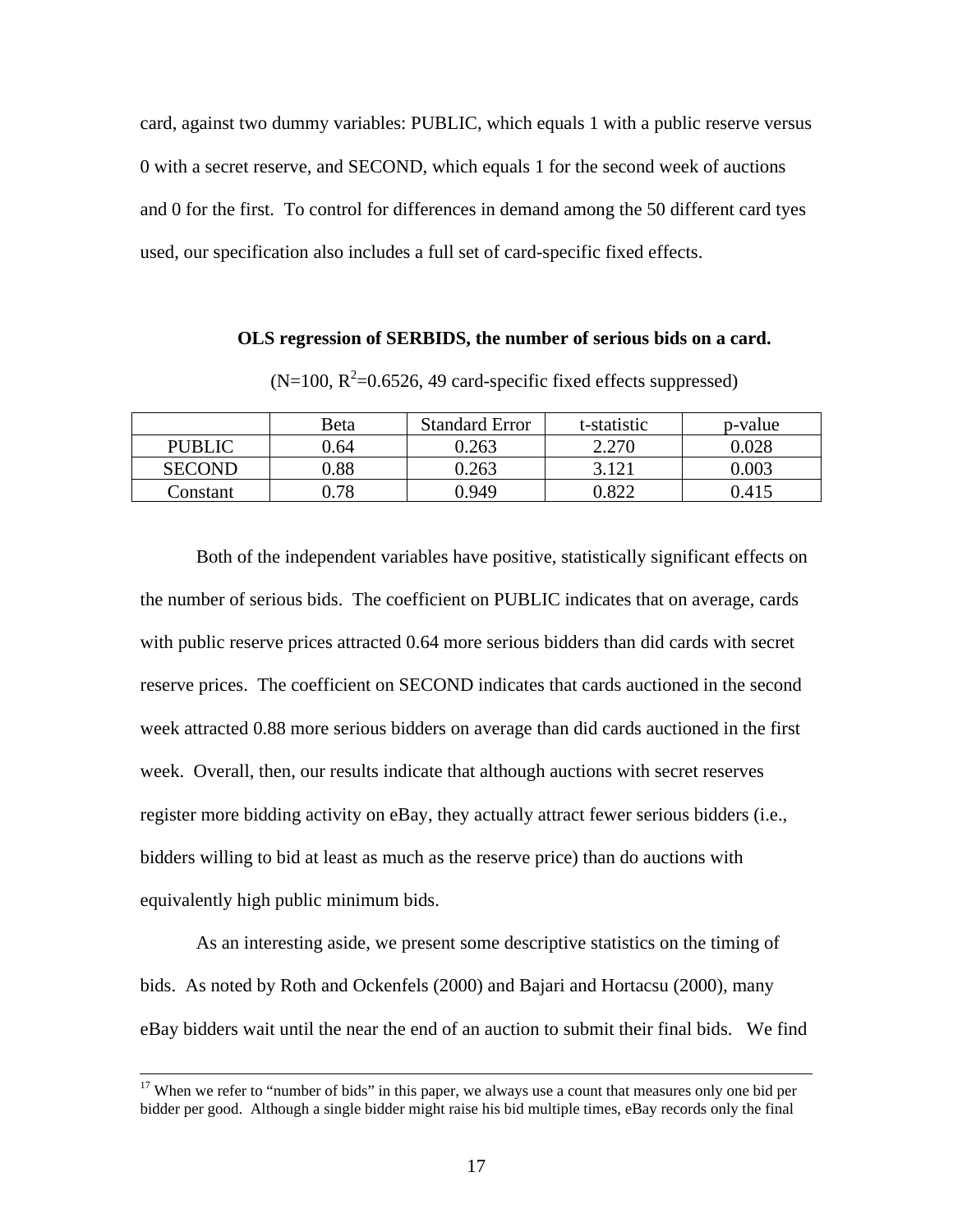results in keeping with theirs: 34% of bidders' final bids occurred in the last 90 minutes of the seven-day auction:

| <b>Bids in Last 90</b><br>minutes | Percentage of<br>All Bids | <b>Winning Bids in Last</b><br>90 minutes | <b>Percentage of All</b><br><b>Winning Bids</b> |
|-----------------------------------|---------------------------|-------------------------------------------|-------------------------------------------------|
| 33                                | 42%                       | 20                                        | 56%                                             |
| 56                                | 31%                       | 15                                        | 65%                                             |
| 89                                | 34%                       | 35                                        | 59%                                             |
|                                   |                           |                                           |                                                 |

**Late bids received in our 100 Pokémon auctions.**

We find that secret-reserve auctions produced less late bidding than did publicreserve auctions, with 31% of all final bids falling in the last 90 minutes for secretreserve auctions, and only 42% of final bids falling in the last 90 minutes in for publicreserve auctions. On the other hand, as shown in the table, the proportion of *winning* bids submitted in the last 90 minutes was higher in the case of the secret-reserve (65% versus 56%). We do not have any proposed explanation for the differences, but merely find them interesting and present them for the benefit of others who may be able to explain them. In our view, these observed differences in the timing of bids are not nearly so economically significant as our main results, on the probability of sale, the number of serious bidders, and (in the next subsection) on the final auction price of the good.

#### **IV.C. Auction Price**

 $\overline{a}$ 

The variable of most interest to sellers is surely the final price obtained in the auction. As a descriptive matter, we note that of the 56% of cases where the auction

bid submitted by each individual on each card, and this is what we count in our statistics.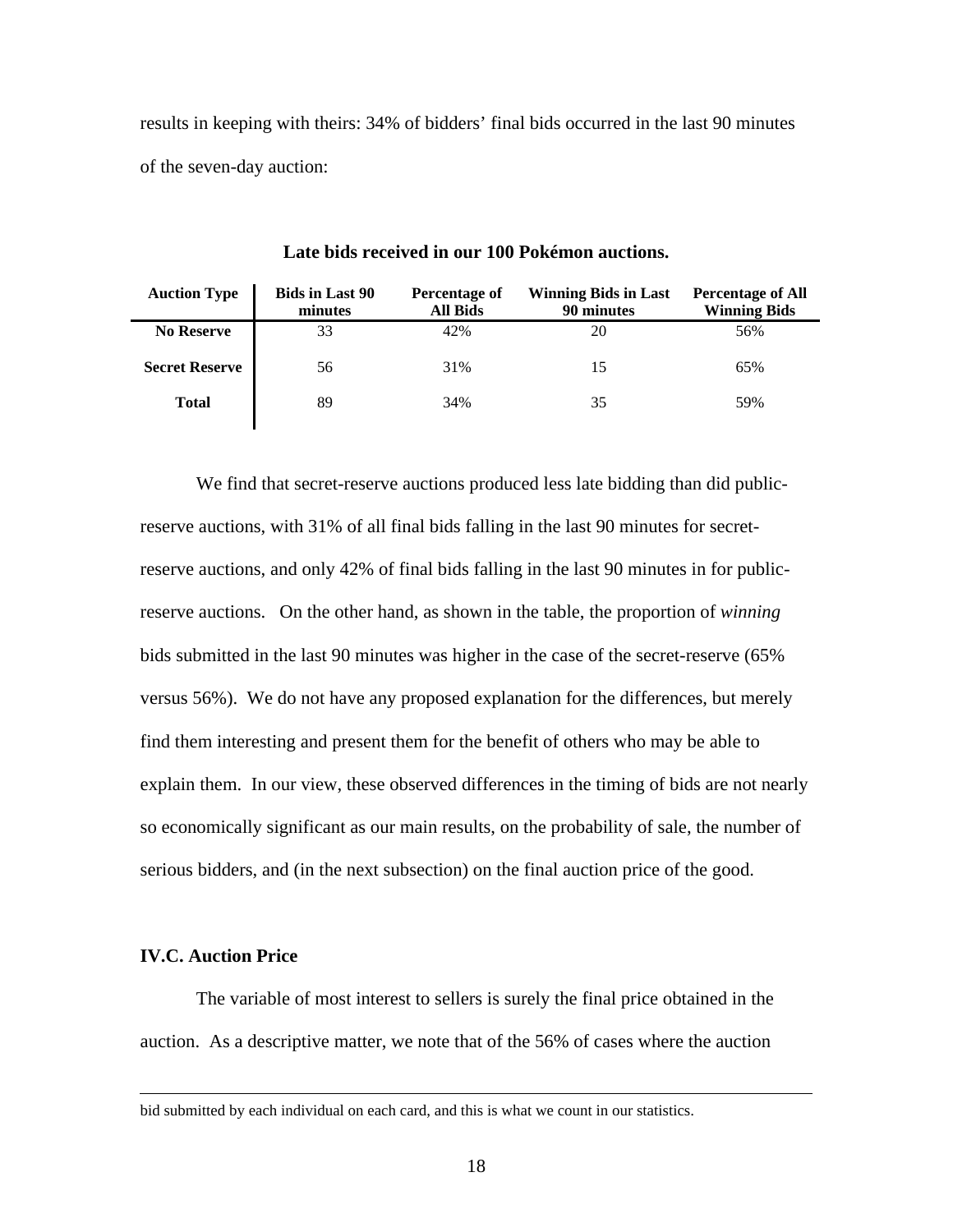actually resulted in a sale, the majority of cards sold either at or only slightly above the reserve price we chose, and therefore well below our measure of book value. This is consistent with our belief that published lists of book values for collectibles tend to overstate considerably the average transaction price on eBay. (Such price lists tend to be derived from surveys of collectible dealers' in-store prices, rather than from onlineauction transactions).

To measure the effect of secret reserve prices on the realized auction price, we define our variable PRICE to be the "current bid" reported by eBay at the end of the auction. Because of the way eBay's proxy-bidding system works, PRICE generally equals one increment over the amount of the second-highest bid submitted. The exceptions are: (1) if no bid exceeds the minimum bid, PRICE equals the minimum bid, and (2) if the highest bid exceeds the reserve price but the second-highest bid does not, PRICE equals the amount of the reserve (whether public or secret). In the case of exception (1), we note that what we really want to measure is the price that would have resulted if the public minimum bid had not been "in the way." That is, when eBay registers no bidders in an auction, we know that the PRICE variable is censored for that observation; the "latent price" is less than or equal to the PRICE recorded.

To examine the effects of a secret reserve on the auction price, we report maximum-likelihood linear regression results where PRICE is the dependent variable. Our Tobit-type maximum-likelihood procedure assumes the error term to be normally distributed, and takes into account that the latent value of PRICE is less than the amount

19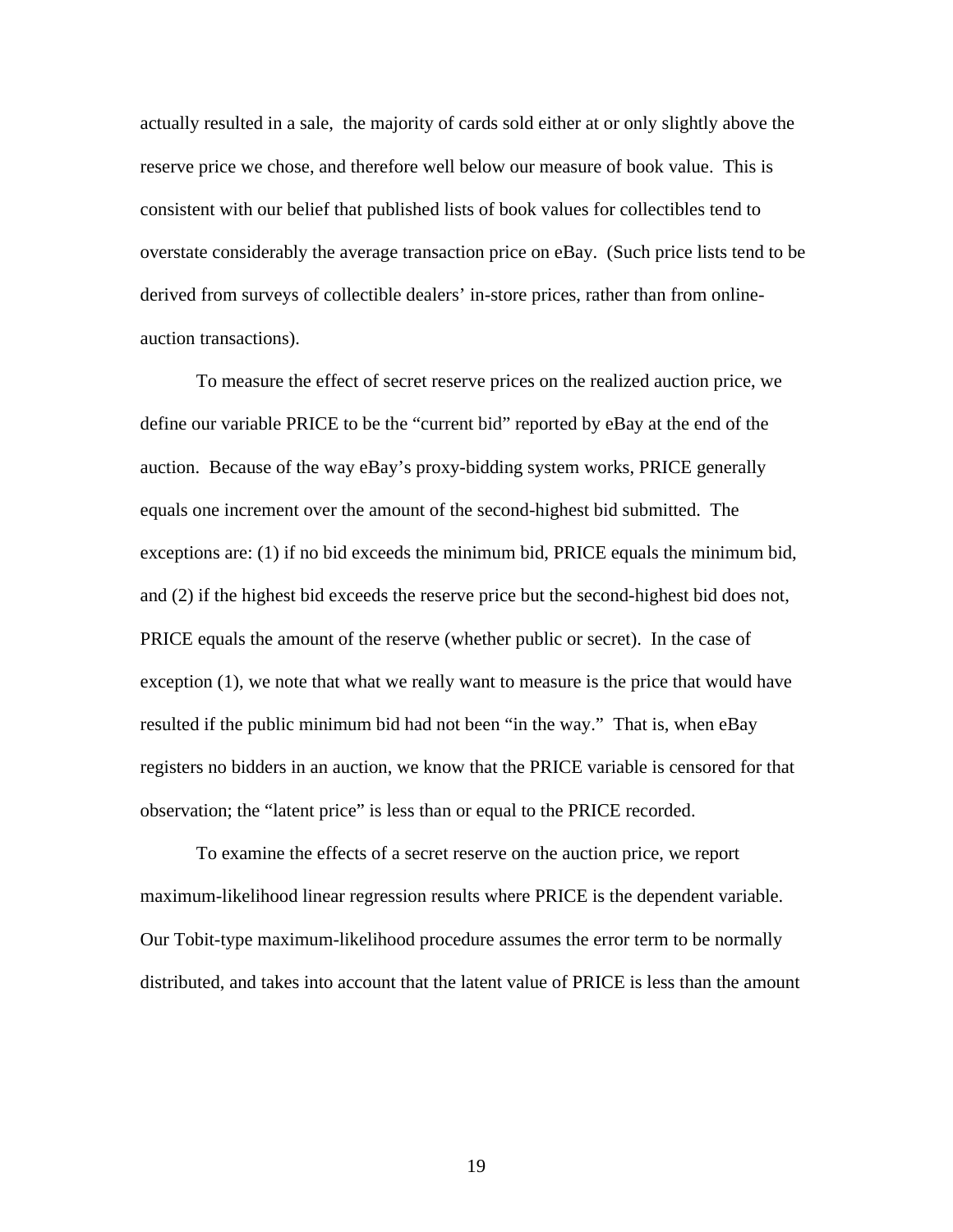of the minimum bid when the number of bids equals zero.<sup>18</sup> We use the same dependent variables as in the previous section, again including fixed effects to account for cardspecific differences.<sup>19</sup> Our first specification is linear in the dependent variable PRICE:

#### **Maximum-likelihood regression of PRICE, the auction price.**

 $(N=100, \text{log-likelihood} = -96.28, 49 \text{ card-specific fixed effects suppressed},$ 

|               | Beta  | <b>Standard Error</b> | t-statistic | Prob      |
|---------------|-------|-----------------------|-------------|-----------|
| <b>PUBLIC</b> | 9.613 | 0.170                 | 3.603       | $0.001\,$ |
| <b>SECOND</b> | 0.620 | 0.170                 | 3.650       | 0.001     |
| Constant      | 2.097 | .57 <sup>o</sup>      | 3.664       | 0.001     |

18 observations left-censored because they received no bids)

The coefficients on PUBLIC and SECOND are again both positive and statistically significant. The results indicate that a card sold during the second week of auctions will earn an average of \$0.62 more than the same card sold during the first week. More importantly, the results show that, holding all else constant, a public-reserve auction will generate a price \$0.61 higher, on average, than will a secret-reserve auction.

 $18$  The only difference between our censored-normal regression and a standard Tobit is that our censoring point (the public minimum bid) varies from one observation to the next. We found that the software program *Stata* can easily handle such an estimation problem, with no programming required.

 $19$  As a side note, we also tried another specification that replaced the card-specific fixed effects with bookvalue as a single regressor (thereby restricting the functional form considerably, in exchange for increased degrees of freedom). To our surprise, this was a gross misspecification: the book value coefficient was insignificantly different from zero (though we expected it to be positive), while the coefficient on PUBLIC had the opposite sign (and statistically significant) from that in the fixed-effects specification. We found this particularly surprising because the experiment was constructed to ensure that the fixed effects and the book value were completely uncorrelated with the PUBLIC dummy variable, in order to eliminate the possibility of omitted-variable bias. Indeed, if our model had been ordinary least squares, the PUBLIC coefficient would be guaranteed to be the same in both regressions, no matter how much measurement error we might have in the book value. However, we find that in our censored-normal) specification, the book-value regressor (presumably measured with error) can yield quite misleading results. We feel much more sanguine about our fixed-effects results, reported here, because the model is a much more flexible specification, robust to measurement error in the book value.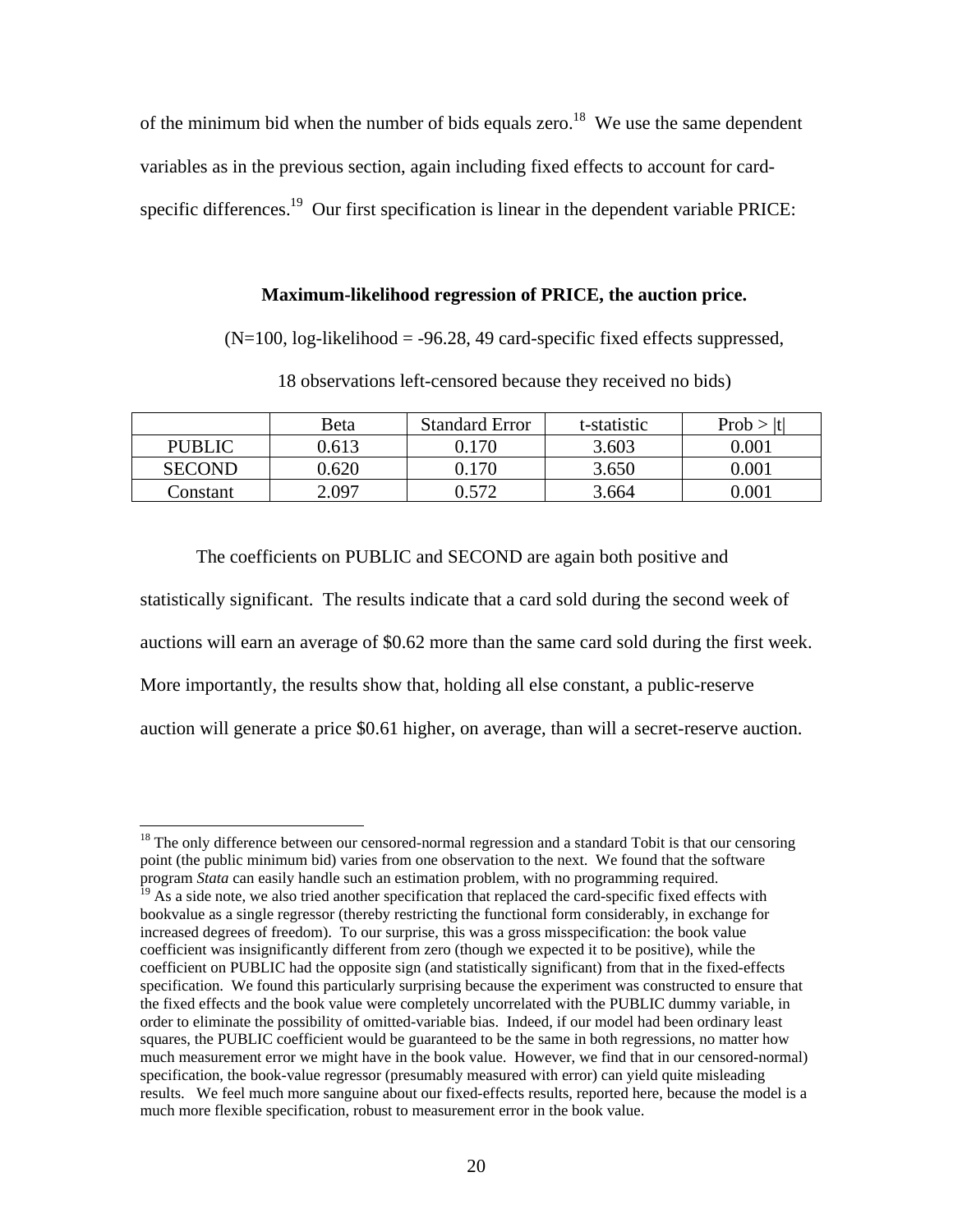As a robustness check, we also report a regression where the dependent variable is the natural logarithm of price:

#### **Maximum-likelihood regression of ln(PRICE).**

 $(N=100, \log-11)$  likelihood = -80.68, 49 card-specific fixed effects suppressed,

|               | Beta  | <b>Standard Error</b> | t-statistic | Prob >  t |
|---------------|-------|-----------------------|-------------|-----------|
| <b>PUBLIC</b> | 0.641 | 0.133                 | 4.825       | 0.000     |
| <b>SECOND</b> | 0.426 | 0.133                 | 3.210       | 0.002     |
| constant      | 0.291 | 0.468                 | 0.623       | 0.536     |

18 observations left-censored because they received no bids)

Again, both coefficients turn out positive and statistically significant. The economic interpretations are that on average, a second-week auction generates a 53% higher price than a first-week auction, and a public reserve generates a 90% higher price than a secret reserve.

#### **V. Conclusion**

We conclude that the use of secret reserve prices caused us to earn less money as sellers, relative to the practice of making our reserve prices publicly known. Making our reserve prices secret had negative effects on probability of selling a card, the number of serious bidders in the auction, and the price received from the winning bidder. Only 46% of secret-reserve auctions resulted in a sale, compared with 70% of public-reserve auctions for the same goods. Secret-reserve auctions resulted in 0.88 fewer serious bidders per auction, and \$0.62 less in final auction price, than did public-reserve auctions on average.

21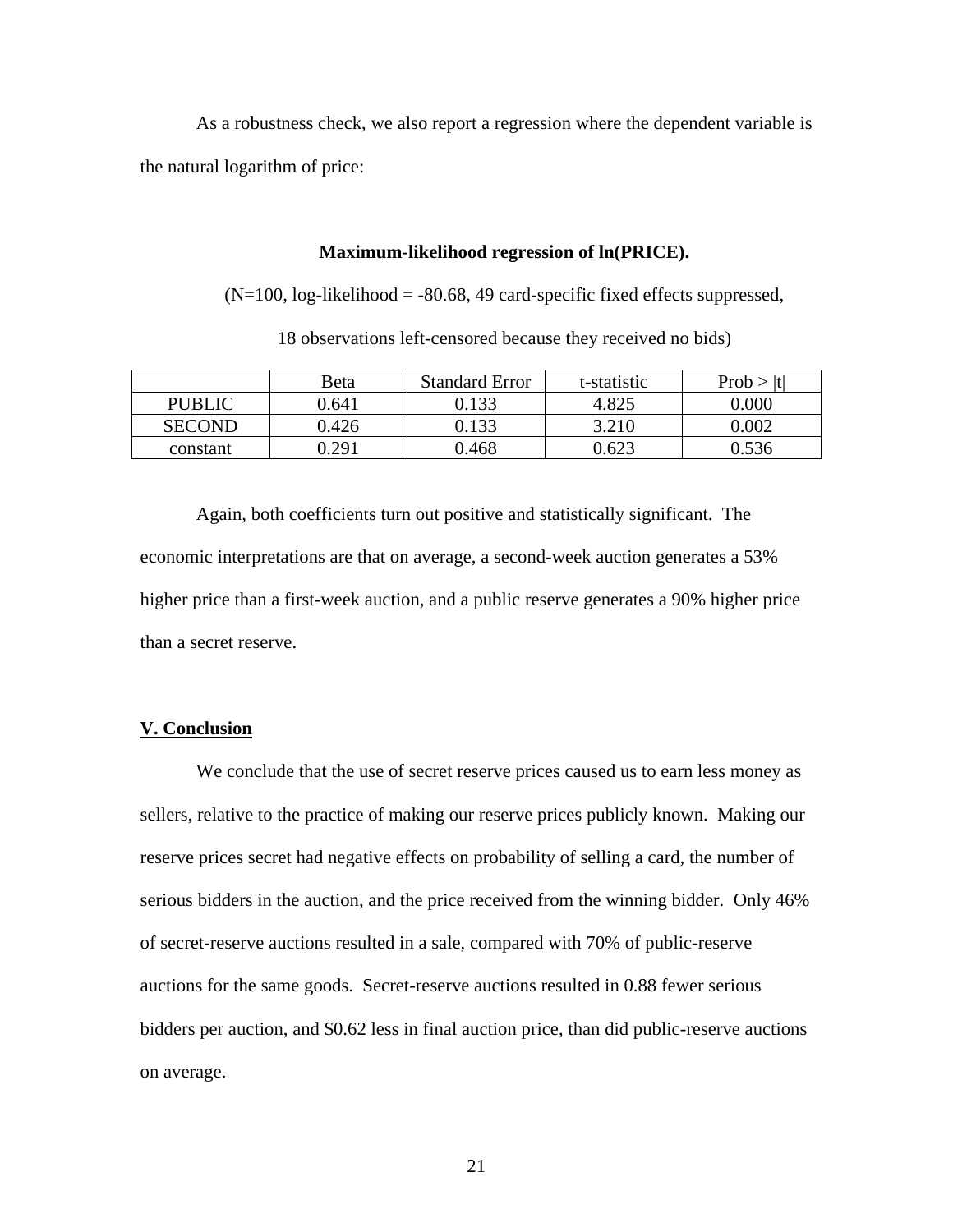We can recommend with confidence that sellers avoid the use of secret reserve prices, at least for Pokémon cards with expected auction prices of \$25 or less, as in this experiment. Our recommendation would remain the same even if eBay did not charge an additional fee for the use of secret reserves, as the effects on the auction outcome are unambiguously negative for the seller. We do not know how far our results will generalize; it is possible that they will fail to hold for some other types of goods or other ranges of prices. Our results provide quantitative support for the following recommendation by Kaiser and Kaiser (1999) to eBay sellers in *The Official eBay Guide*: "If your minimum sale price is below \$25, think twice before using a reserve auction. Bidders frequently equate reserve with expensive."  $20$ 

The quote from Kaiser and Kaiser implies a belief that more expensive goods (over \$25) might tend to benefit more from the use of secret reserves, though they present no quantitative evidence on this topic. And indeed, Bajari and Hortaçsu (2000) document the empirical fact that, for mint sets of US coins, "items with higher book value tend to be sold using a secret as opposed to posted reserve price with a low minimum bid." Using a structural econometric model to estimate bidding parameters, they compute results consistent with observed behavior. In particular, they conclude from their simulations that for items with book values less than \$10, a public minimum bid dominates a secret reserve for the seller, but for items with book values greater than \$10, a secret reserve dominates a public minimum bid.

Our results are somewhat inconsistent with those of Bajari and Hortaçsu. Their estimated model predicts that "expected revenue from a secret reserve price exceeds the revenue from an ordinary auction where the minimum bid is set at the same level as the

 $20$  Kaiser and Kaiser (1999), pg. 106.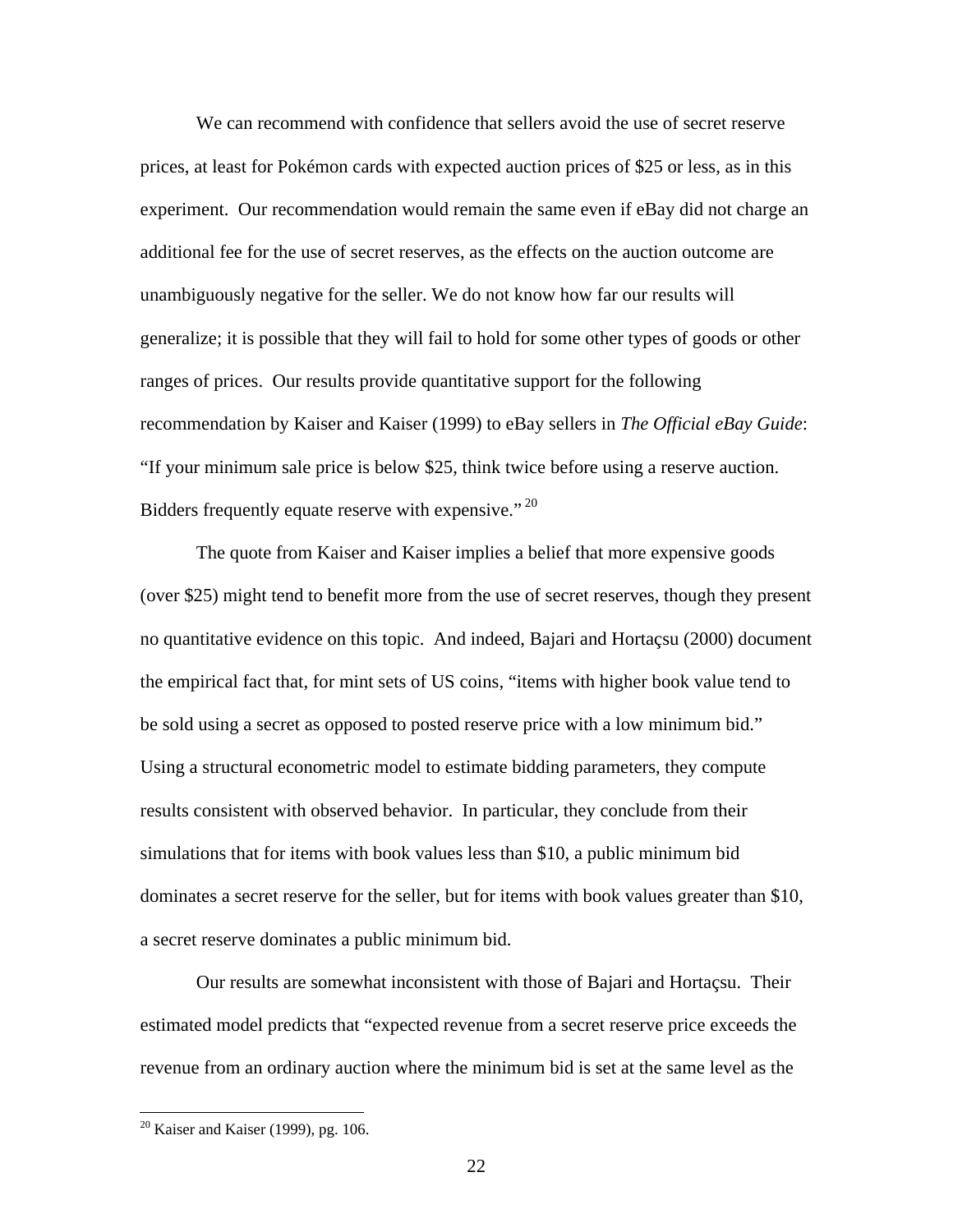secret reserve price." In their model, it is only eBay's secret-reserve fees that cause secret reserves not to be worthwhile for low-valued goods. By contrast, we find in our experiment that secret eserve prices have negative effects on expected revenues, even without taking into account the additional fees incurred. Perhaps Bajari and Hortaçsu have made an inaccurate modeling assumption, or perhaps there is some important difference between bidding for coin sets and bidding for Pokémon cards.

At any rate, we do take the valuable point both from Kaiser and Kaiser (1999) and from Bajari and Hortaçsu (2000) that secret reserves might well become more useful to sellers when the goods being auctioned are more expensive. A new experiment, auctioning one hundred items each in the \$100 range, could shed some important light on this question. Indeed, we would very much like to see growth in the use of such field experiments, as we feel they are valuable methods for gathering data, intermediate between the use of laboratory experiments<sup>21</sup> and the difficult econometric modeling of naturally occurring field data. For the time being, however, we note that our results appear to be the only available direct measurements of the effects of secret reserve prices, and therefore we plan to eschew secret reserves when trying to maximize our own expected revenues in eBay auctions.

 $21$  Laboratory experiments, with induced values for fictitious goods, have been used to investigate a wide variety of hypotheses from auction theory. See Kagel (1995) for a review.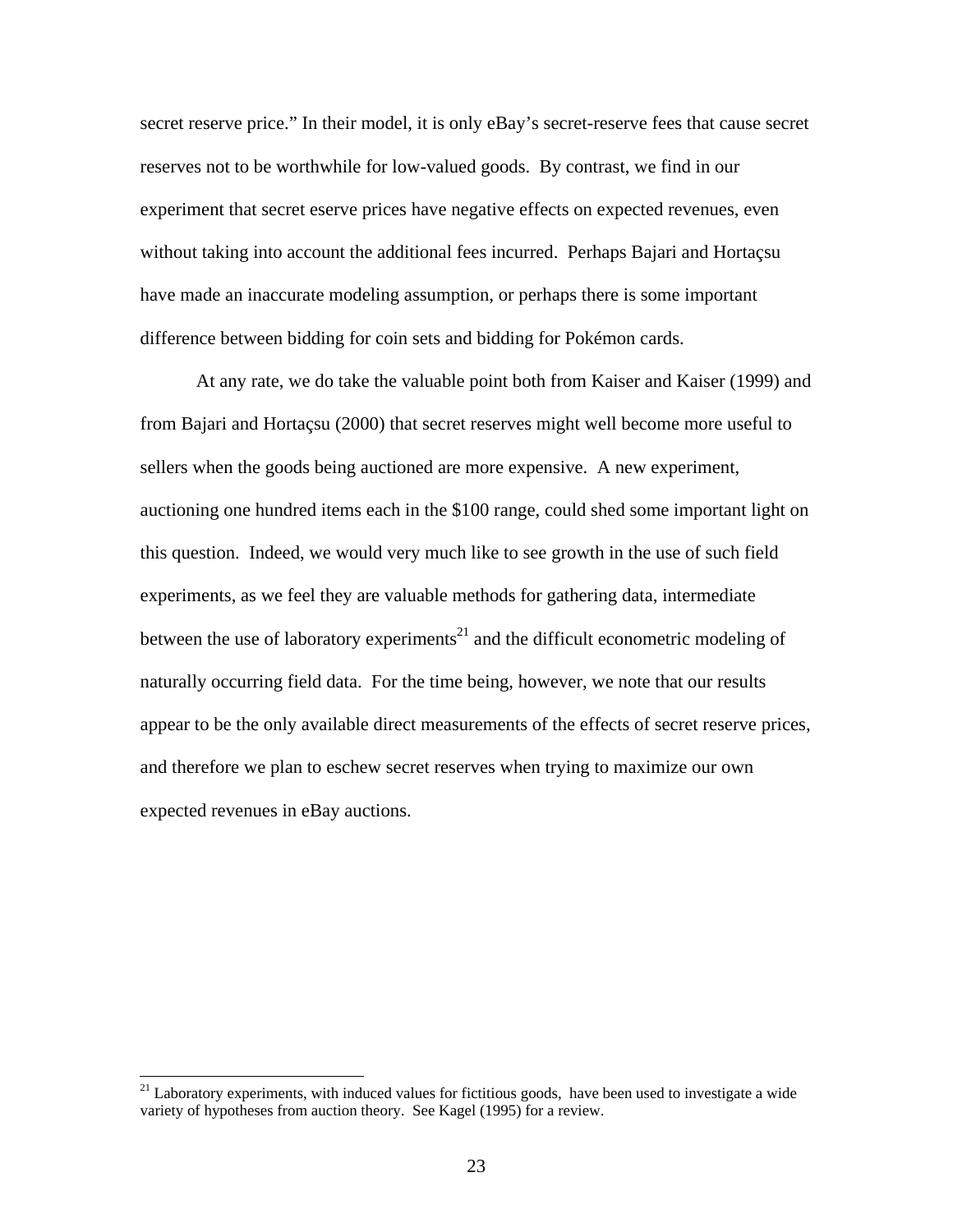### **References**

Ashenfelter, Orley (1989): "How Auctions Work for Wine and Art," *The Journal of Economic Perspectives*, 3(3), 23-36.

Bajari, Patrick, and Ali Hortaçsu (2000): "Winner's Curse, Reserve Prices and Endogenous Entry: Empirical Insights from eBay Auctions," Stanford University Working Paper, 1-49.

*Collector's Value Guide: Pokémon*, premiere edition, Middletown, CT: CheckerBee Press, 1999.

Easley, Robert F., and Rafael A. Tenorio, "Bidding Strategies in Internet Yankee Auctions." Working paper, University of Notre Dame, 1999.

Engelbrecht-Wiggans, Richard, John A. List, David Lucking-Reiley (1999): "Demand Reduction in Multi-unit Auctions with Varying Number of Bidders: Theory and Field Experiments," Vanderbilt University Working Paper.

Hendricks, Kenneth, Robert H. Porter, Charles A. Wilson (1994): "Auctions for Oil and Gas Leases with an Informed Bidder and a Random Reservation Price," *Econometrica*, 62(6), 1415-1444.

Kagel, John H. (1995): "Auctions: A Survey of Experimental Research," in The Handbook of Experimental Economics, J. Kagel and A. Roth, eds. Princeton: Princeton University Press, pp.501-585.

Kaiser, Laura Fisher and Michael Kaiser, *The Official eBay Guide to Buying, Selling, and Collecting Just About Anything*, Simon & Schuster, New York, 1999.

Lucking-Reiley, David (1999a): "Using Field Experiments to Test Equivalence Between Auction Formats: Magic on the Internet," *American Economic Review,* December 1999.

Lucking-Reiley, David (1999b), "Magic on the Internet: Evidence from Field Experiments on Reserve Prices in Auctions," Vanderbilt University working paper, February 1999.

Lucking-Reiley, David (2000a), "Auctions on the Internet: What's Being Auctioned, and How?", *Journal of Industrial Economics*, forthcoming.

Lucking-Reiley, David (2000b), "Vickrey Auctions in Practice: From 19<sup>th</sup>-Century Philately to Twenty-First-Century E-Commerce," Journal of Economic Perspectives, forthcoming.